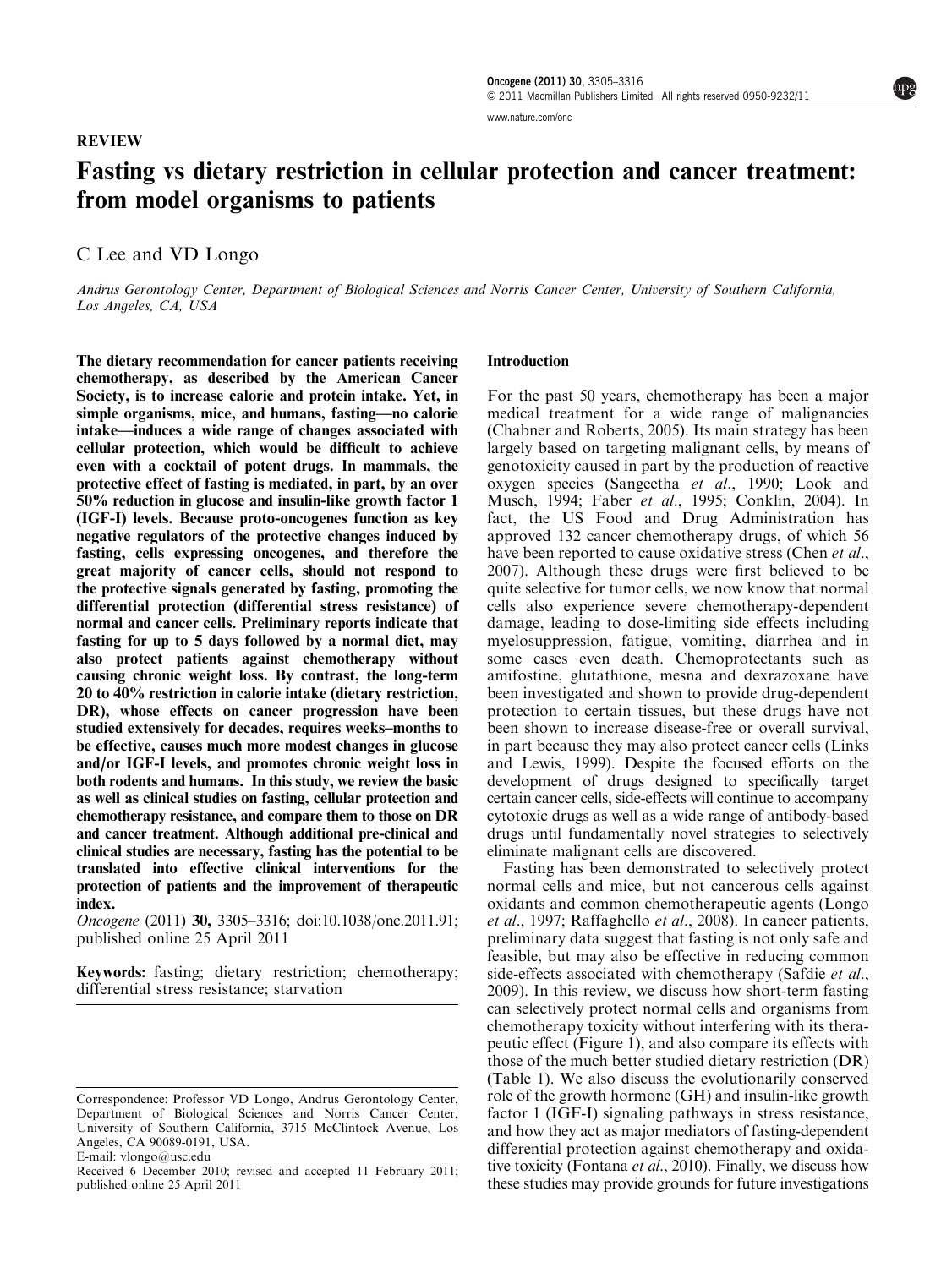<span id="page-1-0"></span>

Figure 1 Fasting provides differential stress resistance (DSR) to chemotherapy. The investment of the finite energy available in a cell or an organism is efficiently balanced between growth/ reproduction and maintenance/repair. However, challenging conditions, such as fasting and its consequent reduction of IGF-I, withdraws energy from growth/reproduction and reinvests it in maintenance/repair, thereby increasing cellular protection. This switch in cellular metabolic policy is mediated by negatively regulating mitotic pathways such as those major effectors downstream of IGF-I (PI3K/Akt and Ras/ERK). By contrast, oncogenic mutations, which often regulate cellular metabolism and growth, render tumor cells less responsive to fasting due to their independence from external cues. Therefore, cancer cells fail to or only partially respond to fasting and continue to promote growth, leaving them vulnerable to chemotherapy drugs.

on the role of various dietary interventions in enhancing cancer treatment.

#### Starvation and stress resistance

Most organisms live in environments of fluctuating food availability, where starvation is a commonly encountered condition. Thus, nutrient depletion has been an evolutionary driving force, selecting for organisms able to withstand starvation. Because during periods of food scarcity organisms are exposed to a wide variety of insults including UV radiation, heat, cold and so on, adaptation to starvation requires the organism to invest energy into multiple protective systems to minimize the damage that would reduce fitness (Madia et al.[, 2008, 2009\)](#page-10-0). For example, yeast switched from glucose and ethanol medium to water becomes resistant to multiple types of stress and longlived ([Longo](#page-10-0) et al., 1997; [Fabrizio](#page-9-0) et al., 2005; Wei [et al.](#page-11-0), [2008\)](#page-11-0). As discussed later, pro-growth pathways, including those activated by nutrients or growth factors, have central roles in the prevention of the entry into this protected mode.

DR is a term commonly used to describe a  $20-40\%$ reduction in calorie intake, although it can also refer to more or less severe restrictions or to reduced or lack of daily intake of particular components of the diet, such as amino acids, protein or fats. Although DR could also describe the complete lack of food or calorie intake, we will use the terms fasting or starvation to avoid confusion with the more common use of DR. Both DR and fasting have been shown to promote stress resistance as well as longevity in model organisms ranging from unicellular yeast to mammals in part, by downregulating conserved nutrient-signaling proteins, or by activating stress resistance transcription factors negatively regulated by these pro-aging pathways [\(Figure 2\)](#page-3-0) ([Fontana](#page-9-0) et al., 2010). These pathways have many regulatory effects including those on cellular growth, metabolism and protection against oxidants and other toxins.

The reactive oxygen species generated in response to many chemotherapy drugs can cause a wide range of genetic aberrations including DNA strand breaks and base/nucleotide modifications ([Burney](#page-8-0) et al., 1999). Notably, a functioning immune system is required to delay cancer growth or promote cancer regression in response to several chemotherapy drugs, indicating that oxidative damage may, in many cases, impair the cells sufficiently to be detected and destroyed by the immune system, thereby reducing chemotherapy efficacy ([Locher](#page-10-0) et al.[, 2010](#page-10-0); Ma et al.[, 2010](#page-10-0)). For example, natural killer T cells are required for the toxic effect of oxaliplatine and irradiation on cancer cells, which also target rapidly dividing normal immune cells [\(Locher](#page-10-0) et al., 2010).

One of the most common reactive oxygen speciesmediated DNA modification is the conversion of guanine to 7, 8-dihydro-8-oxoguanine (also known as 8-oxoguanine; 8-oxoG) (David et al.[, 2007](#page-8-0)). This damage can lead to mutations in nuclear and/or mitochondrial DNA, but can also cause epigenetic alterations, leading to cellular dysregulation and malignant transformation. Simple organisms such as yeast and bacteria, in part because of their inability to escape harsh environments, have evolved systems that can increase resistance to many insults, in some cases by several orders of magnitude. This protected mode appears to be at least partially conserved in many species. In the prokaryote E. coli, lack of glucose or nitrogen (comparable to protein restriction in mammals) increase resistance to high levels of  $H_2O_2$  (15 mm) [\(Jenkins](#page-9-0) et al., 1988). In many bacterial species, starvation induces the stationary-phase-specific  $\sigma$  factor RpoS expression, which in turn controls a large set of stress defense genes, in particular oxidative stress [\(McDougald](#page-10-0) et al., 2002). In yeast, glucose reduction (2–0.5%) increases protection against oxidative stress, whereas complete starvation by switching the population of cells to water, promotes protection to oxidative insults and heat shock and a major life span increase [\(Longo](#page-10-0) et al., 1997; Wei et al.[, 2008\)](#page-11-0). Although the precise molecular mechanisms of increased protection by fasting have yet to be described in detail, in yeast they involve the reduced activity of the Ras/cAMP/PKA and the Tor/S6K nutrient signaling pathways and the activation of transcription factors downregulated by these pathways [\(Thevelein and de Winde, 1999](#page-11-0); [Wei](#page-11-0) et al.[, 2008\)](#page-11-0). In fact, deletion of transcription factors Msn2/Msn4 and Gis1 reverses the protection caused by glucose restriction or starvation conditions, suggesting an important role for genes involved in metabolism, cellular protection and repair regulated by these factors in starvation-dependent stress resistance ([Longo](#page-10-0) et al., [1997;](#page-10-0) Wei et al.[, 2008](#page-11-0)).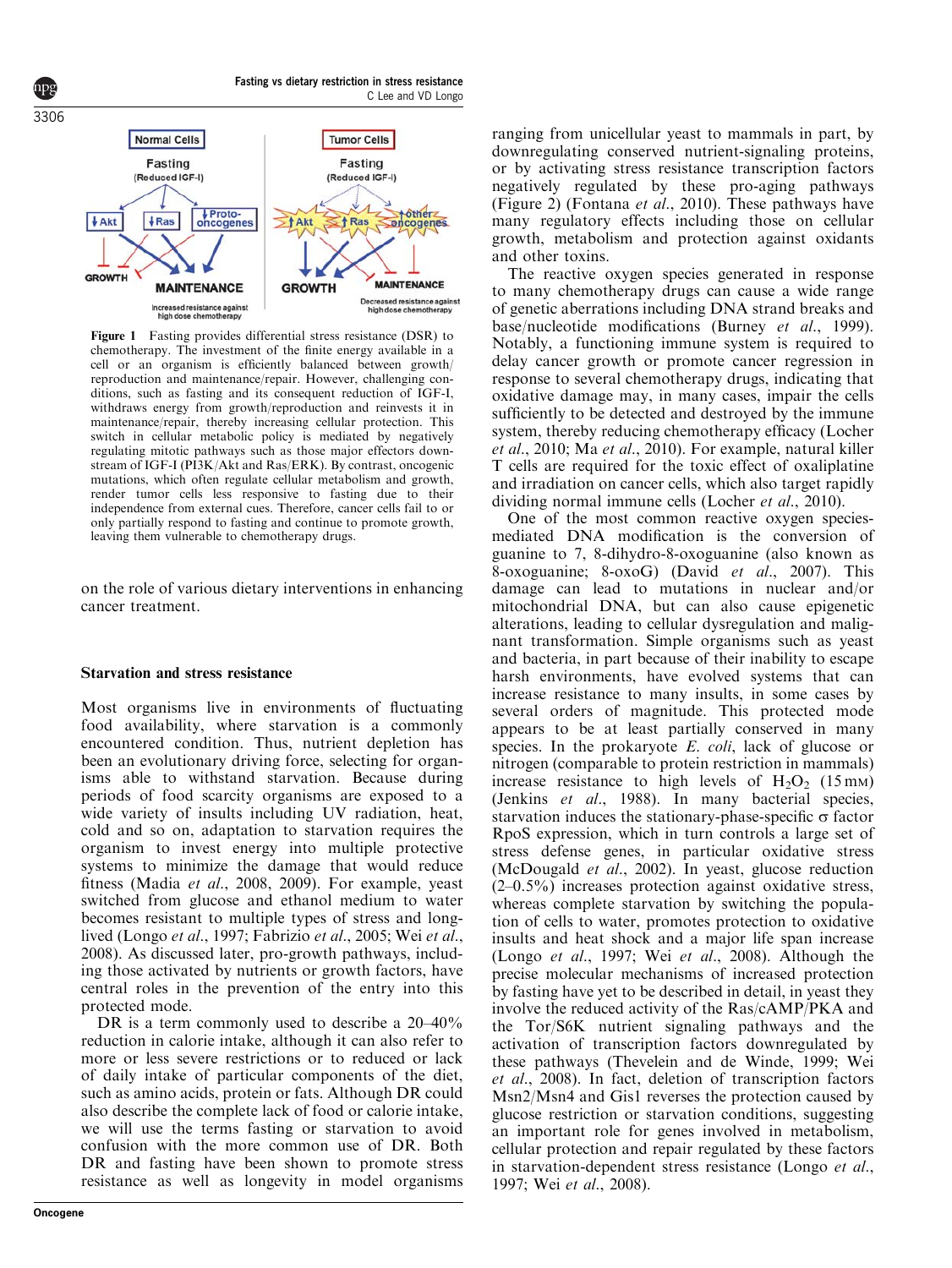| ۹                             |  |
|-------------------------------|--|
| ×<br>×<br>۰.<br>×<br>۰.<br>۰. |  |

|                                                    | Fasting                                                                                                       |                                                                                   | DR                                                                                                                                                     |                                                                                                             |
|----------------------------------------------------|---------------------------------------------------------------------------------------------------------------|-----------------------------------------------------------------------------------|--------------------------------------------------------------------------------------------------------------------------------------------------------|-------------------------------------------------------------------------------------------------------------|
|                                                    | Effect                                                                                                        | Reference                                                                         | Effect                                                                                                                                                 | Reference                                                                                                   |
| Nutrient utilization<br>Glucose                    | $\sim 50\% \downarrow$ (Blood glucose)                                                                        | (Wang et al., 2006;                                                               | $\sim$ 43%; 25% $\downarrow$ (Blood                                                                                                                    | (Spindler et al., 1990;                                                                                     |
| Protein                                            | $\sim$ 50% $\uparrow$ (Nitrogen excretion)                                                                    | Lee et al., 2010)<br>(Wang et al., 2006)                                          | glucose)<br>$\sim$ 70% $\perp$ (Nitrogen<br>balance); $\sim$ 35% $\uparrow$ (Plasma<br>ammonia), $\sim 63\%$ ↑                                         | Al-Regaiey et al., 2007)<br>(Felgines et al., 1999;<br>Filaire et al., 2004)                                |
| Lipids                                             | 100\% $\uparrow$ (FFA), 50\% $\downarrow$ (TG)                                                                | (Menahan and<br>Sobocinski, 1983)                                                 | (Uric acid)<br>$\sim$ 13% $\uparrow$ (FFA), 96% $\downarrow$<br>(TG)                                                                                   | (Filaire et al., 2004)                                                                                      |
| GH/IGF-I and Insulin                               |                                                                                                               |                                                                                   |                                                                                                                                                        |                                                                                                             |
| <b>GH</b>                                          | $\sim 90\%$ 1                                                                                                 | (Frystyk et al., 1999;<br>Wang et al., 2006)                                      | $\sim$ 13%; $\sim$ 50-fold 1                                                                                                                           | (Shimokawa et al., 2003;<br>Zhao et al., 2010)                                                              |
| $IGF-I$                                            | $\sim$ 40%; 70% ⊥                                                                                             | (Frystyk et al., 1999;<br>Lee et al., 2010)                                       | $\sim$ 15%: 25%: 40%                                                                                                                                   | (Breese et al., 1991; Dunn<br>et al., 1997; Al-Regaiey<br><i>et al.</i> , 2007)                             |
| IGFBP-1                                            | $\sim$ 7-fold; 11-fold $\uparrow$                                                                             | (Frystyk et al., 1999;<br>Lee <i>et al.</i> , 2010)                               | $\sim$ 20-fold                                                                                                                                         | (Buschemeyer et al., 2010)                                                                                  |
| IGFBP-3                                            | $\sim$ 50%; 40% $\pm$                                                                                         | (Frystyk et al., 1999;<br>Lee <i>et al.</i> , 2010)                               | $\sim$ 20% $\perp$                                                                                                                                     | (Buschemeyer et al., 2010)                                                                                  |
| Insulin                                            | $\sim 90\%$ 1                                                                                                 | (Frystyk et al., 1999)                                                            | $\sim$ 40% $\pm$                                                                                                                                       | (Bonkowski et al., 2009)                                                                                    |
| Insulin-sensitivity                                | $\sim$ 3-fold $\uparrow$                                                                                      | (Heijboer <i>et al.</i> , 2005)                                                   | $\sim$ 7/1.2-fold<br>(younger/older) $\uparrow$                                                                                                        | (Escriva et al., 2007)                                                                                      |
| Corticosteroid<br>Body temperature<br>Reproduction | $\sim$ 2.5-fold $\uparrow$<br>$\sim$ 50% $\perp$<br>No fertility (a 48-h fast at<br>2nd day of estrous cycle) | (Shen <i>et al.</i> , 2009)<br>(Shen <i>et al.</i> , 2009)<br>(Wang et al., 2006) | $\sim$ 2-fold $\uparrow$<br>$\sim$ 12% $\perp$<br>Extended reproductive span<br>with reduced litter number<br>$({\sim}15\%)$ and size ( ${\sim}50\%$ ) | (Sabatino et al., 1991)<br>(Koizumi et al., 1992)<br>(Longo and Finch 2003a, b;<br>Holehan and Merry, 1985) |
| Required time                                      | $2-3$ days                                                                                                    | (Raffaghello et al., 2008;<br>Lee et al., 2010; Mitchell<br><i>et al.</i> , 2009) | Weeks-months                                                                                                                                           | (Longo and Finch 2003a, b;<br>Fontana et al., 2010)                                                         |

<span id="page-2-0"></span>Table 1 Fasting and dietary restriction (DR) induce similar, yet distinct physiological response in laboratory rodents

Abbreviations: DR, dietary restriction; FFA, free fatty acid; GH, growth hormone; IGF-I, insulin-like growth factor 1; TG, triglycerides. Reduction in glucose and increased utilization of protein and lipid occur following both fasting and DR, but more pronounced in the former [\(Al-Regaiey](#page-8-0) et al., 2007; [Felgines](#page-9-0) et al., 1999; [Filaire](#page-9-0) et al., 2004; Lee et al.[, 2010; Menahan and Sobocinski 1983](#page-10-0); [Spindler](#page-11-0) et al., 1990; [Wang](#page-11-0) et al., [2006\)](#page-11-0). The GH/IGF-I and insulin system are also significantly altered following fasting and DR. However, differences in GH response and also in the degree of reduction in circulating IGF-I, IGFBP-3, insulin and in the increase of IGFBP-1 and insulin-sensitivity are evitable ([Bartke and Turyn](#page-8-0) [2001; Bonkowski](#page-8-0) et al., 2009; [Breese](#page-8-0) et al., 1991; [Buschemeyer](#page-8-0) et al., 2010; Dunn et al.[, 1997](#page-9-0); [Escriva](#page-9-0) et al., 2007; [Frystyk](#page-9-0) et al., 1999; [Heijboer](#page-9-0) et al.[, 2005;](#page-9-0) Lee et al.[, 2010;](#page-10-0) [Shimokawa](#page-11-0) et al., 2003; Wang et al.[, 2006](#page-11-0); Zhao et al.[, 2010\)](#page-11-0). Corticosteroids tend to increase more following fasting compared with DR ([Sabatino](#page-11-0) et al., 1991; Shen et al.[, 2009](#page-11-0)); body temperature showed a steeper decrease following fasting compared with DR [\(Koizumi](#page-10-0) et al., 1992; [Longo and Finch 2003a](#page-10-0); Shen et al.[, 2009](#page-11-0)). Fertility was decreased dramatically by fasting for 48-h and reached zero level when done on the 4th day of the estrous cycle ([McClure 1959](#page-10-0)). DR in rats, maintains body weight at 50% of control, reduced both litter number and size ([Holehan and Merry 1985\)](#page-9-0). It should be noted that one of the major differences between fasting and DR is the time required to reach the desired stress-resistant state, which makes fasting a much more applicable dietary intervention ([Fontana](#page-9-0) et al., 2010; Lee et al.[, 2010; Longo and](#page-10-0) [Finch 2003a](#page-10-0); [Mitchell](#page-10-0) et al., 2009; [Raffaghello](#page-10-0) et al., 2008).

Worms also increase their defenses against oxidative insults during fasting. Every 2 days fasting increases the resistance to oxidative stress, as well as lifespan of worms up to 56% via modulation of the RHEB-1 and TOR signaling pathway, both of which are linked to the FOXO transcriptional factor homolog DAF-16 [\(Weinkove](#page-11-0) et al., 2006; [Honjoh](#page-9-0) et al., 2009). Conversely, excessive glucose shortens the lifespan of worms, in part, by decreasing DAF-16 activity (Lee et al.[, 2009\)](#page-10-0).

In flies, fasting-dependent protection against oxidative stress is mediated by d4E-BP, which acts downstream of the PI3K/Akt/dFOXO3 pathway [\(Tettweiler](#page-11-0) et al.[, 2005](#page-11-0)). d4E-BP binds to eIF4E and represses translation. During fasting, flies increase the expression

of d4E-BP, thereby suppressing eIF4B-dependent translation, a mechanism consistent with the necessity to divert energy from growth to protection. Notably, flies under moderate DR are not protected against oxidative damage following anoxia/reoxygenation injury, whereas a severe DR, that is near starvation, is able to reduce damage (Vigne et al.[, 2009](#page-11-0)).

As discussed in more detail later, in mice, fasting for 48–60 h increases protection from oxidative stress and protects three different strains of mice to etoposide, a drug known to promote oxidative stress, with remarkable improvement in survival compared with its normally fed counterparts [\(Raffaghello](#page-10-0) et al., 2008). In addition, 72-h of fasting protects the outbred CD-1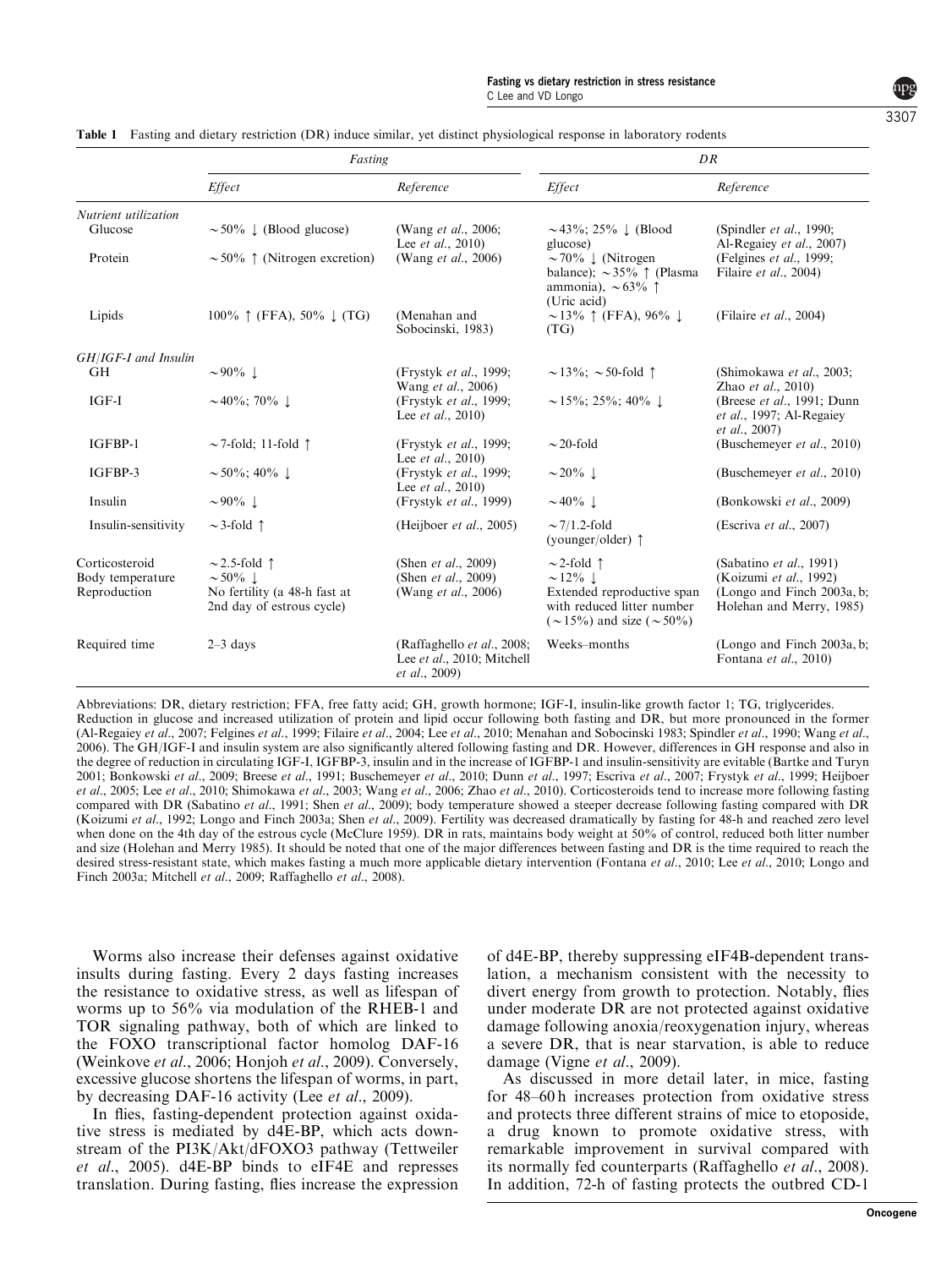<span id="page-3-0"></span>

Figure 2 Fasting leads to a significant reduction in circulating IGF-I levels. The partially conserved IGF-I signaling pathways negatively regulate the FoxO family of transcription factors through Akt. Ras and Tor also function downstream of IGF-I, although their roles in the regulation of stress resistance and aging are poorly understood. Mice deficient in type 5 adenylyl cyclase (AC) are stress resistant (Yan et al.[, 2007](#page-11-0)). Notably, oncogenic mutations that cause the hyperactivation of IGF-I, Akt, Ras, mTOR and PKA are among the most common in human cancers [\(Hanahan](#page-9-0) [and Weinberg, 2000\)](#page-9-0).

mice from lethal doses of doxorubicin, a drug also known to cause death by oxidative stress-induced cardiotoxicity (Lee *et al.*[, 2010](#page-10-0)). Studies also show that fasting protects against ischemia injury in rat brain (Go et al.[, 1988](#page-9-0); Marie et al.[, 1990](#page-10-0)), mouse kidney and liver [\(Mitchell](#page-10-0) et al.[, 2009;](#page-10-0) [van Ginhoven](#page-11-0) et al., 2009), and human liver [\(van Ginhoven](#page-11-0) et al., 2009). Also, fasting following traumatic brain injury proved to be neuroprotective, resulting in reduced oxidative damage and improved cognitive function (Davis et al.[, 2008\)](#page-8-0).

## Conserved role of nutrient signaling pathways in stress resistance

Nutrient signaling pathways controlled by insulin and/ or the GH/IGF-I axis are major regulators of both lifespan and stress response as demonstrated by studies in S. cerevisiae, C. elegans, D. melanogaster and mice [\(Longo, 1999;](#page-10-0) [Guarente and Kenyon, 2000](#page-9-0); [Kenyon,](#page-9-0) [2001;](#page-9-0) [Longo and Finch, 2003b\)](#page-10-0). In yeast, decreased Ras/ adenylate cyclase and/or Tor/S6K (SCH9) increases lifespan by more than 200%, while providing increased stress resistance against oxidants, genotoxins, and heatshock (Fabrizio et al.[, 2001, 2003;](#page-9-0) [Longo and Finch,](#page-10-0) [2003b](#page-10-0); Wei et al.[, 2009](#page-11-0)). Similarly, in C. elegans, age-1 (PI3K homolog) and daf-2 (insulin/IGF-I receptor homolog) mutations extend the life-span in adult organisms by 65–100% by decreasing AKT-1/AKT-2 signaling, and by activating the transcription factor DAF-16 (FOXO family member), while promoting resistance to oxidative and ER stress [\(Johnson, 1990](#page-9-0); [Paradis](#page-10-0) et al., 1999; Hsu et al.[, 2003](#page-9-0); [Henis-Korenblit](#page-9-0) et al.[, 2010\)](#page-9-0). Also, DAF-16 is thought to be negatively regulated by PtdIns $P_3$ , which is regulated by the PI3K homolog AGE-1; AGE-1 mutants have been shown to be resistant to oxidative stress ([Larsen, 1993; Morris](#page-10-0) et al.[, 1996](#page-10-0)). These longevity mutations are largely associated with the induction of stress resistance transcription factors, superoxide dismutase (MnSOD), and heat shock proteins (HSPs) in both yeast and worms [\(Longo and Finch, 2003a; McColl](#page-10-0) et al., 2010). In D. melanogaster, mutations in the insulin receptor substrate (chico) extend lifespan, but its role in stress resistance is not clear [\(Clancy](#page-8-0) et al., 2001; [Giannakou](#page-9-0) [and Partridge, 2007](#page-9-0)). In mice, stress resistance and lifespan are controlled by the GH/IGF-I axis and the downstream orthologs of the genes that regulate stress resistance and/or life span in yeast and worms ([Brown-](#page-8-0)Borg et al.[, 1996](#page-8-0); [Migliaccio](#page-10-0) et al., 1999; [Coschigano](#page-8-0) et al.[, 2000](#page-8-0); [Holzenberger](#page-9-0) et al., 2003; Yan et al.[, 2007](#page-11-0); [Bonkowski](#page-8-0) et al., 2009; [Selman](#page-11-0) et al., 2009). In agreement with the findings in lower eukaryotes, the activities of anti-oxidant enzymes superoxide dismutases and catalase are decreased in murine hepatocytes exposed to GH or IGF-I and in transgenic mice overexpressing GH [\(Brown-Borg and Rakoczy, 2000](#page-8-0); [Brown-Borg](#page-8-0) et al., [2002\)](#page-8-0). In addition, cultured cells derived from long-lived mice with deficiencies in the GH/IGF-I axis are resistant to oxidative stress  $(H<sub>2</sub>O<sub>2</sub>)$ , paraquat), UV, genotoxins (methylmethanesulfonate; MMS), heat and cadmium [\(Salmon](#page-11-0) et al., 2005; [Murakami, 2006](#page-10-0)), even though they are cultured in standard medium, suggesting that some of the protective effects observed in long-lived organisms may be also due to epigenetic changes acquired during chronic exposure to reduced growth factors.

In rats, IGF-I attenuates cellular stress response and the expression of stress response proteins HSP72 and heme-oxygenase [\(Sharma](#page-11-0) et al., 2000). In primary neurons IGF-I sensitizes cells to oxidative stress by a Ras/Erk-dependent mechanisms (Li et al.[, 2008](#page-10-0)), and experiments in rat primary glia and mouse fibroblasts suggest that IGF-I sensitizes against oxidative damage and chemotherapy drugs (Lee et al.[, 2010\)](#page-10-0).

Together, the results from the range of studies and organisms described above indicate that enhanced stress resistance is a highly conserved phenotype of starved and long-lived organisms, which is partially mediated by downregulation of GH and IGF-I signaling.

#### DR and cancer treatment

Chronic moderate DR (20–40%) has been shown to promote protective effects in a range of organisms. Tumors rise from a combination of DNA damage and mutations and changes in the environment surrounding pre-cancerous cells ([Hanahan and Weinberg, 2000](#page-9-0)). Not surprisingly, aging, which promotes all the components listed above, is the major risk factor for cancer [\(DePinho, 2000](#page-8-0); [Wedding](#page-11-0) et al., 2007; [Campisi and Vijg,](#page-8-0) [2009;](#page-8-0) Jemal et al.[, 2010\)](#page-9-0). It has been 100 years since the first report on the direct relationship between the amount of food intake and the growth or transplanted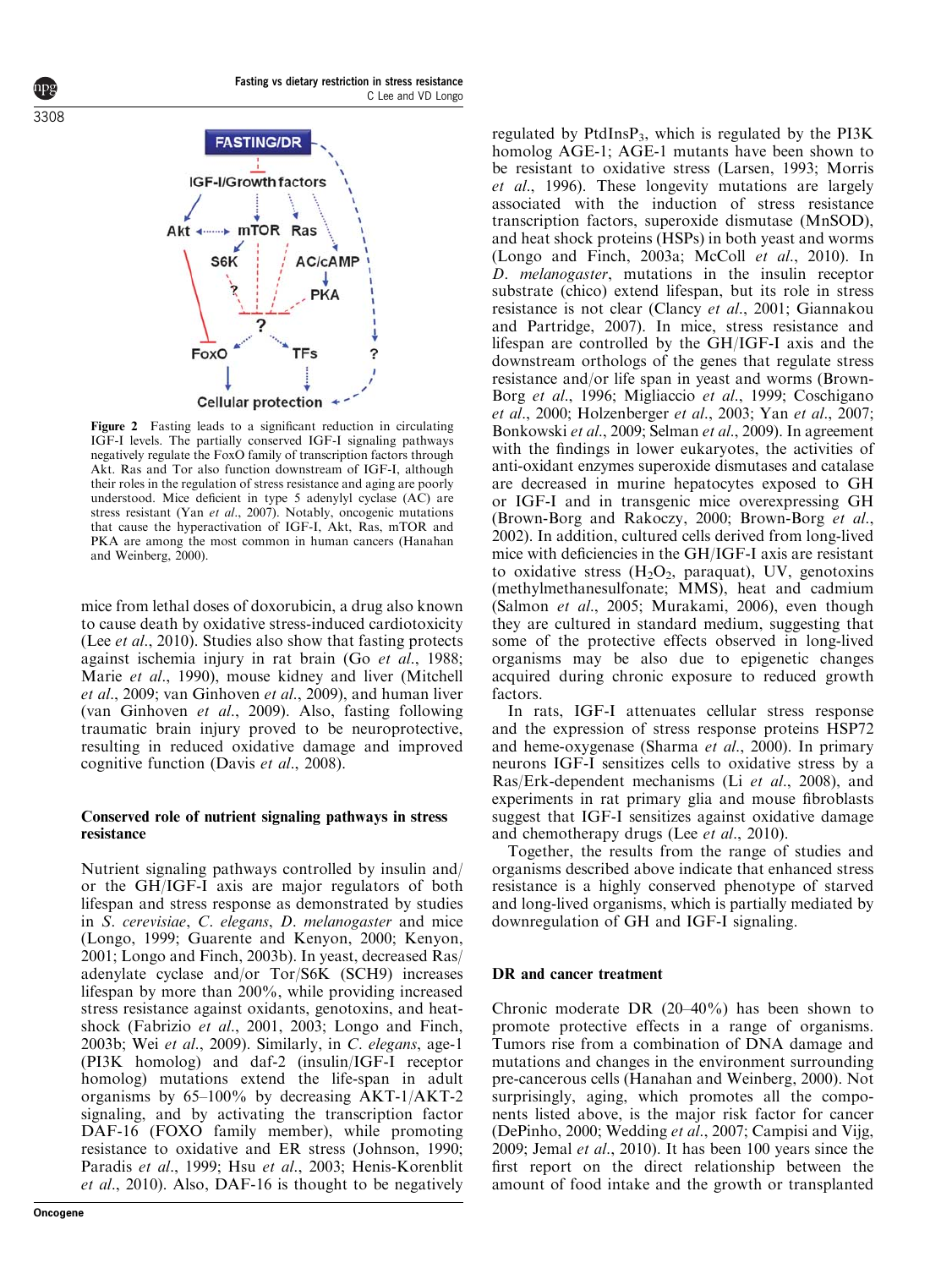tumors in mice showing that severe DR prevented tumor transplantation ([Moreschi, 1909\)](#page-10-0). Since then, a large body of work has established that DR reduces the progression of tumors in various animal models [\(Tannenbaum, 1945](#page-11-0); [Hursting](#page-9-0) et al., 1994). However, recently it has been shown that specific oncogenes render tumors unresponsive to DR, suggesting that the efficacy of a reduction in food intake may be limited to a subset of cancers ([Kalaany and Sabatini, 2009](#page-9-0)).

DR has also been shown to reduce cancer incidence. For instance, an 'adult-initiated' DR ('undernutrition without malnutrition') beginning at 12 months of age not only increases life-span, but also reduces spontaneous cancer incidence by more than 50% ([Weindruch](#page-11-0) [and Walford, 1982](#page-11-0); [Weindruch](#page-11-0) et al., 1982). Furthermore, DR initiated at the time of weaning increased lifespan and reduced tumor incidence in mice [\(Wein](#page-11-0)druch et al.[, 1986\)](#page-11-0), confirming the DR studies in rats. These studies have been extended to primates with a 20-year longitudinal study in rhesus monkeys showing that DR (30%) delays disease onset and mortality, in part by causing a 50% reduction in cancer incidence [\(Colman](#page-8-0) et al., 2009). Whether or not DR will reduce cancer incidence in humans is still unclear. However, DR can reduce clinical markers associated with cancer, analogously to its effect in rodents [\(Longo and](#page-10-0) [Fontana, 2010](#page-10-0)).

The absence of DR in clinical cancer treatment after so many decades of laboratory findings reflects the limited potential of a chronic reduction in calorie intake in cancer treatment. Among the problems associated with the translation of DR into clinical applications is that chronic DR delays but does not stop the progression of the disease [\(Mukherjee](#page-10-0) et al., 2004; [Bonorden](#page-8-0) et al., 2009; [Shelton](#page-11-0) et al., 2010), and that this delay will occur for only a subset of malignancies [\(Kalaany and Sabatini, 2009\)](#page-9-0). Although weight loss and cachexia in the early stages of cancer progression are not as common as thought ([Tisdale, 2002](#page-11-0); [Fearon](#page-9-0) et al.[, 2003](#page-9-0); Fox et al.[, 2009](#page-9-0)), the  $\sim$ 15% loss of body mass index caused by a moderate (20%) calorie restriction [\(Racette](#page-10-0) et al., 2006) would prevent its use in the great majority of cancer treatment scenarios. In addition, the effect of long-term restriction in delaying wound healing and impairing immune function [\(Fontana](#page-9-0) et al., 2010; [Kristan, 2008;](#page-10-0) Reed [et al.](#page-10-0), [1996\)](#page-10-0) may impose a significant risk to cancer patients receiving chemotherapy, surgery or immunity-based treatments ([Kim and Demetri, 1996](#page-9-0)).

Intermittent fasting (IF), where fasting is applied every other day, has been also shown to extend healthy lifespan and reduce cancer incidence without causing weight loss [\(Goodrick](#page-9-0) et al., 1983; [Varady and](#page-11-0) [Hellerstein, 2007\)](#page-11-0). However, the role of IF in combination with chemotherapy is not known. More importantly, because IF requires weeks–months to be effective, it may be more useful for cancer prevention than for cancer treatment. Nonetheless, it will be important to compare the efficacy of IF with that of prolonged fasting (short-term starvation), described in the following section.

## Fasting vs DR in cancer treatment

Even if the side effects and limitations of chronic DR and IF were eliminated or reduced to a tolerable level, initial data suggest that prolonged starvation in the 2–3 days range for mice and 4–5 days range for humans has the potential to cause a much stronger protection of the host as well as changes which may retard the growth of cancer cells, without unwanted side effects. For example, the decrease in blood glucose caused by short-term fasting in mice is  $75\%$  vs the  $15\%$  caused by longterm DR or IF [\(Heilbronn](#page-9-0) et al., 2005; [Holloszy and](#page-9-0) [Fontana, 2007\)](#page-9-0). Similarly, the 75% reduction in blood IGF-I caused by a 2–5-day fast in mice and humans [\(Clemmons and Underwood, 1991](#page-8-0); Lee et al.[, 2010](#page-10-0)) is not matched by DR, which causes a 25% IGF-I reduction in mice ([Barger](#page-8-0) et al., 2008) and does not reduce IGF-I levels in humans unless protein intake is also restricted ([Fontana](#page-9-0) et al., 2008). Even together with protein restriction, chronic DR only causes a  $\sim$  30% reduction in IGF-I ([Fontana](#page-9-0) et al., 2008).

## The physiology of fasting

Although the effects of DR are often viewed as responses that have evolved to adapt to a relatively small (10–40%) reduction in food intake below the normal laboratory food intake established for a particular organism, it is more likely that they have evolved to adapt to long periods of complete starvation. Clearly, all organisms ranging from bacteria to humans have undergone periods of starvation alternated with periods of food availability. This is not only true for bacteria or yeast that can spend weeks or months under starvation conditions, but is also true for mammals. In fact, humans, for example, have encountered many and long periods of famine in their history and can survive for over 1 month on water only. For example, populations in Europe and Asia experienced frequent and severe famines, which in some cases caused hundreds of thousands of deaths [\(Scrimshaw, 1987](#page-11-0)).

The physiological response to fasting is quite different from that to DR [\(Table 1](#page-2-0)). In mammals, there are three metabolic stages during food deprivation [\(Wang](#page-11-0) et al., [2006\)](#page-11-0). First, the post-absorptive phase, which can last for 10 or more hours following food ingestion and involves the use of glycogen as the main stored energy source. When the liver glycogen storage has been depleted, it is followed by the second phase in which amino acids serve as the substrate for gluconeogenesis. Eventually glycerol and fatty acids released from adipose tissues become the major source of energy. The remaining glucose is mostly consumed by the brain, and the newly fat-derived ketone bodies (that is acetoacetate, b-hydroxybutyrate and acetone) become the major carbon sources in a matter of days [\(Cahill,](#page-8-0) [1970;](#page-8-0) Cahill et al.[, 1970](#page-8-0); [Cahill, 2006](#page-8-0)). Following prolonged fasting lasting a week or longer, fat-derived b-hydroxybutyrate becomes the most abundant ketone body, accounting for roughly two thirds of brain fuel,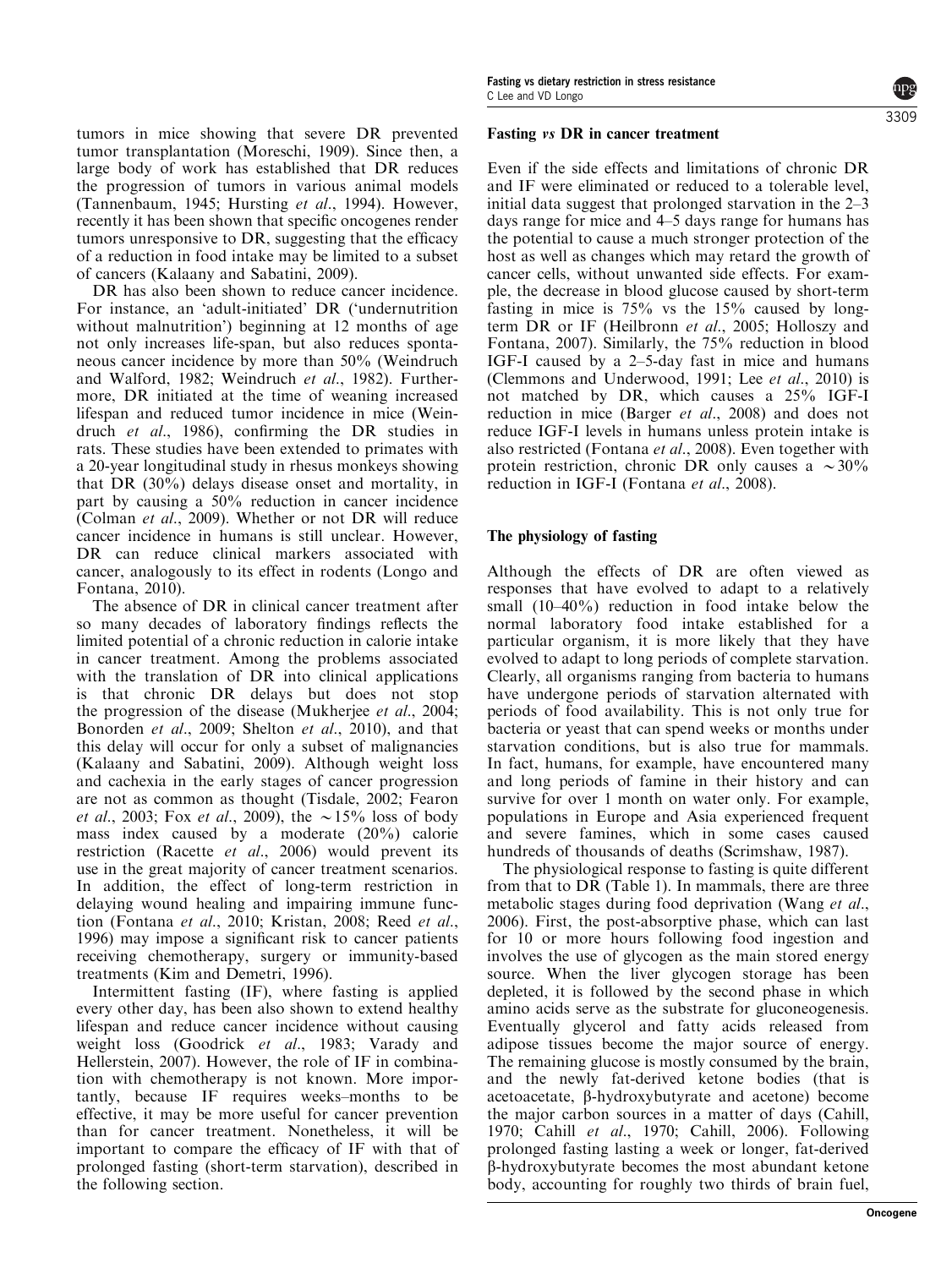and glucose production reaches a very modest level [\(Cahill, 2006\)](#page-8-0). During the last phase of prolonged food deprivation, fat reserves are eventually exhausted and rapid muscle degradation occurs to fuel gluconeogenesis. In rats, this occurs after 4–5 days but does not result in a major increase in glucose levels ([Wang](#page-11-0) et al., [2006\)](#page-11-0). Weight loss caused by fasting is initially rapid but subsequently tapers off as shown in a human study, in which an average of 0.9 kg/day was lost during the first week of fasting, followed by a 0.3 kg/day weight loss by the third week of fasting. This study also reported an approximately 20% body weight loss caused by 30–35 days of fasting ([Kerndt](#page-9-0) et al., 1982). It is estimated that a 70 kg person can obtain basal caloric requirements from fat reserves during up to 2–3 months of fasting [\(Cahill and Owen, 1968](#page-8-0); Cahill et al.[, 1968;](#page-8-0) [Saudek and](#page-11-0) [Felig, 1976](#page-11-0)). Thus, prolonged fasting is feasible and generally well tolerated in humans, but may be accompanied by relatively minor side-effects, such as headaches, light-headedness, nausea, weakness, edema, anemia and amenorrhea [\(Bloom, 1959; Drenick](#page-8-0) et al., [1964;](#page-8-0) [Thomson](#page-11-0) et al., 1966). In some rare cases, extreme fasting for periods of several weeks or longer in obese subjects has been reported to cause fatal complications such as renal failure, heart failure and lactic acidosis [\(Cubberley](#page-8-0) et al., 1965; [Spencer, 1968;](#page-11-0) [Garnett](#page-9-0) et al., [1969;](#page-9-0) [Runcie and Thomson, 1970\)](#page-11-0). Prolonged fasting can also cause severe problems and possibly death, as it occurred in some prisoners of concentration camps after they were liberated, if the re-feeding period is not gradual. Further, fasting should be limited to subjects that do not have deficiencies in metabolic pathways. For instance, patients with deficiencies in gluconeogenesis (for example, mutation in fructose-1,6-bisphosphatase), are known to experience hypoglycemia, acidosis, as well as failure to produce ketone bodies during fasting, rendering them highly susceptible to this severe restriction [\(van den Berghe, 1996\)](#page-11-0).

Adaptation to starvation also occurs at the cellular level. A key survival mechanism a cell employs is selfeating, or autophagy, which is also activated in response to cellular stress (for example, chemotherapy) in various eukaryotes. For example, starving mammalian cells of essential nutrients (for example, glucose) and growth factors (for example, serum) induces autophagy, and starving mice for 12–24 h triggers autophagy in various tissues ([Kroemer](#page-10-0) et al., 2010; [Marino and Kroemer,](#page-10-0) [2010\)](#page-10-0). Interestingly, autophagy is regulated by several genes, such as AMPK, mTOR, and sirtuins, which are also known to regulate aging and stress resistance [\(Morselli](#page-10-0) et al., 2009; [Kroemer](#page-10-0) et al., 2010; [Marino and](#page-10-0) [Kroemer, 2010](#page-10-0)). Many oncogenic signals (for example, PI3K and Akt) inhibit autophagy, whereas tumor suppressors (for example, PTEN and TSC2) trigger autophagy. Surprisingly many cancer cells display elevated autophagy, an increase which was recently suggested to be mediated by ammonia, a by-product of glutaminolysis that preferentially occurs in the mitochondria of malignant cells undergoing the Warburg effect ([Vander Heiden](#page-11-0) et al., 2009; [Marino and](#page-10-0) [Kroemer, 2010\)](#page-10-0). Under the Warburg effect, mitochondria takes on a different role to supply biosynthetic precursors that are required for the rapid proliferation rate set by oncogenic mutations [\(Vander Heiden](#page-11-0) et al., [2009\)](#page-11-0). Therefore, autophagy triggered by fasting may be beneficial to normal cells but detrimental to malignant cells. In fact, considering that autophagy increases the resistance of cancer cells to chemotherapy [\(Marino and](#page-10-0) [Kroemer, 2010\)](#page-10-0), it will be important to determine whether fasting promotes cancer sensitization alone or in combination with fasting.

## Fasting, glucose and growth factors

Glucose levels undergo remarkable changes during food restriction, and can reach 50–60 mg/dl in a healthy person after only 72 h of fasting, but return to normal levels within 30 min of administering 100 g of glucose orally [\(Unger](#page-11-0) et al., 1963). Fasting also reduces a plethora of extrinsic and intrinsic growth factors, particularly the insulin-like growth factor 1 (IGF-I), which acts as the major growth effector of growth hormone. If both the reduction and the rate of decrease are considered, the effect of fasting on the GH/IGF-I axis is unlikely to be surpassed by any other intervention including Food and Drug Administration approved drugs such as pegvisomant, a GH receptor antagonist. As described earlier, the GH/IGF-I axis is also a major regulator of metabolism and activates evolutionarily conserved pathways that promote stress sensitivity and aging ([Fontana](#page-9-0) et al., [2010\)](#page-9-0). In humans, IGF-I levels decrease dramatically in response to a short-term starvation (36–120 h) despite increased GH secretion, which is highly lipolytic [\(Merimee](#page-10-0) et al.[, 1982](#page-10-0); Isley et al.[, 1983;](#page-9-0) [Thissen](#page-11-0) et al., 1999; [Maccario](#page-10-0) et al.[, 2001](#page-10-0); [Norrelund, 2005; Moller and Jorgensen, 2009](#page-10-0)). This effect may be the result of a major increase in the IGF-I inhibitory protein IGFPB-1 [\(Zapf, 1995\)](#page-11-0), which decreases further IGF-I bioavailability and prevents the feedback inhibition of GH secretion by IGF-I [\(Muller](#page-10-0) et al.[, 1999\)](#page-10-0). Notably, the 65% reduction in IGF-I levels induced by fasting for 5 days persisted 24 h after refeeding, and only reached 70% of normal levels even 5 days after normal feeding (Isley et al.[, 1983\)](#page-9-0). In non-obese subjects GH levels eventually level off and drop between 3–10 days of fasting (Cahill *et al.*[, 1966;](#page-8-0) [Merimee and](#page-10-0) [Fineberg, 1974; Palmblad](#page-10-0) et al., 1977). In mice, a shortterm starvation (24–72 h) decreases IGF-I production by 70% and causes an 11-fold increase in its inhibitory partner IGF-binding protein 1 (IGFBP-1) [\(Tannenbaum](#page-11-0) et al.[, 1979;](#page-11-0) [Frystyk](#page-9-0) et al., 1999; Lee et al.[, 2010](#page-10-0)). In response to fasting, mice also show reduced protein synthesis, reduced AKT activity via TRB3, a mammalian homolog of *Drosophila tribbles* (Du et al.[, 2003\)](#page-8-0), reduced mTOR/S6K, increased 4E-BP1 activity (Sans *et al.*[, 2004\)](#page-11-0) and increases FOXO-1, -3, -4 (Imae et al.[, 2003](#page-9-0)).

#### Differential stress resistance (DSR) by fasting

Whereas the inactivation of partially conserved proaging pathways increases resistance to oxidative and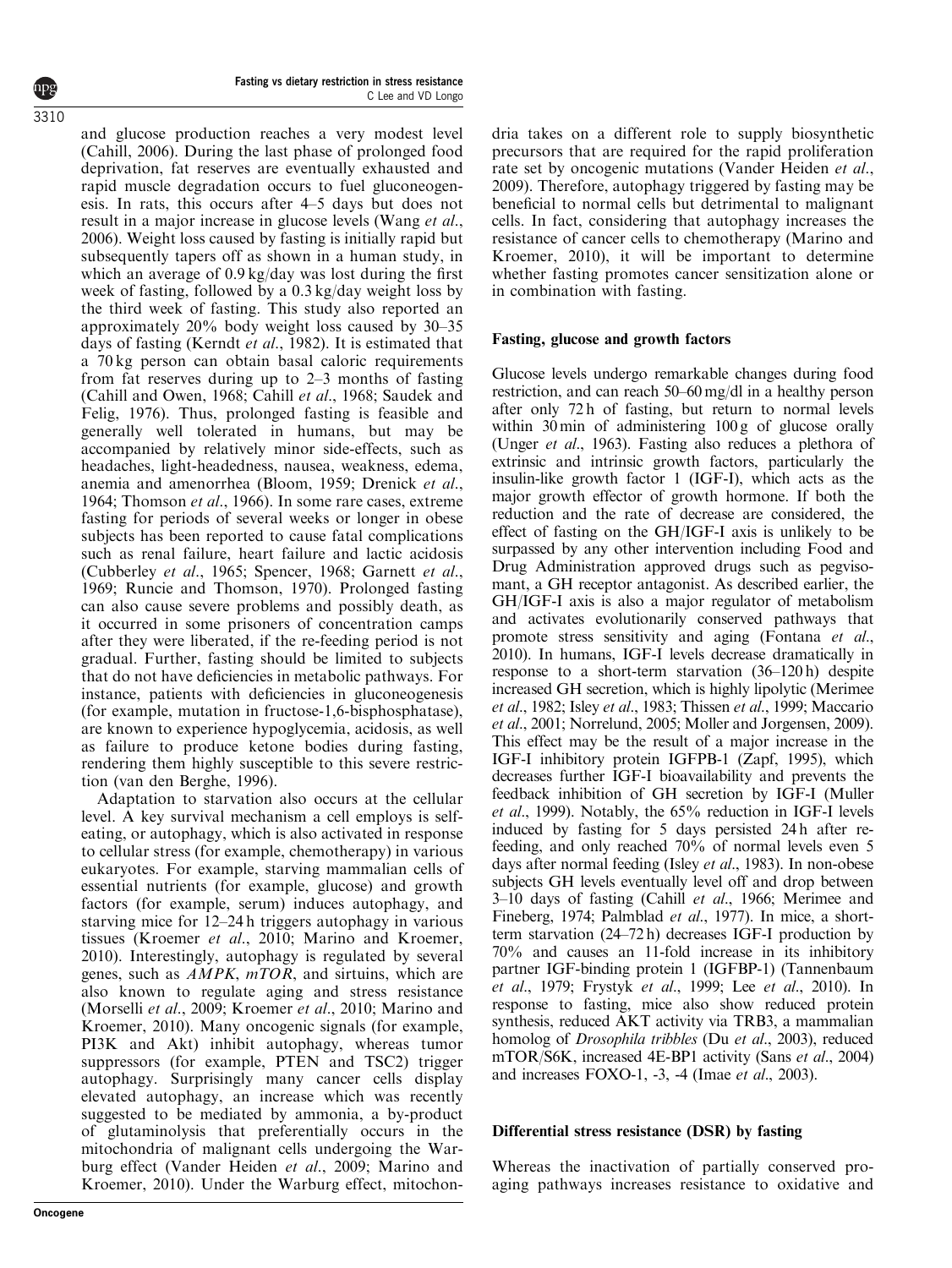<span id="page-6-0"></span>Table 2 Fasting protects against chemotherapy toxicity, in part by reducing IGF-I levels

| Drug             | Mode of action                 | <i>Effect of fasting and/or</i><br>reduced IGF-I                      |
|------------------|--------------------------------|-----------------------------------------------------------------------|
| Doxorubicin      | DNA intercalation              | Protection by fasting<br>and reduced IGF-I<br>(mice)                  |
| Cyclophosphamide | DNA alkylation                 | Protection by reduced<br>IGF-I (mice)                                 |
| 5-Fluorouracil   | Anti-metabolite                | Protection by reduced<br>IGF-I (mice)                                 |
| Etoposide        | Topoisomerase II<br>inhibition | Protection by fasting,<br>but sensitized by re-<br>duced IGF-I (mice) |
| Docetaxel        | Microtubule<br>stabilization   |                                                                       |
| Carboplatin      | DNA alkylation                 | Reduced side-effects by<br>fasting (human)                            |
| Paclitaxel       | Microtubule<br>stabilization   |                                                                       |
| Gemcitabine      | Anti-metabolite                |                                                                       |

Abbreviation: IGF-I, insulin-like growth factor 1.

As tested in mice, fasting and the reduction of circulating IGF-I protect against doxorubicin, cyclophosphamide and 5-fluorouracil (5- FU) (Lee et al.[, 2010; Raffaghello](#page-10-0) et al., 2008). Notably, fasting protected against etoposide, but the reduction of IGF-I alone showed opposite results, suggesting a more complex role of fasting beyond IGF-I in the protection against certain drug categories. In a recent case series, patients that voluntarily fasted during chemotherapy reported significantly reduced side-effects ([Safdie](#page-11-0) et al., 2009). In several cases, chemotherapy was limited by toxic side-effects, but upon fasting, patients were able to resume normal treatment schedule. The chemotherapeutics administered to these patients include a combination of docetaxel, carboplatin, paclitaxel and gemcitabine.

other stresses in lower eukaryotes, the constitutive activation of analogous pathways is known to promote cancer. In fact, both Ras and Akt, whose orthologs are central in stress sensitization in yeast and worms, function in signal transduction pathways that are among the most frequently found in a constitutively activated form in human cancers ([Medema](#page-10-0) et al., 1993; [Kinzler](#page-9-0) [and Vogelstein, 1996](#page-9-0); [Hanahan and Weinberg, 2000\)](#page-9-0). This connection between cancer and stress resistance provides the theoretical foundation for the differential killing of cancer cells not by the identification of drugs that specifically kill malignant cells, but by the activation of stress resistance in normal cells (differential stress resistance section, DSR) and the treatment with chemotherapy (Table 2). DSR is based on the hypothesis that in response to fasting, normal cells, independently of the cell type, will enter an alternate state characterized by reduced or lack of cell division, a switch to the utilization of the metabolites generated from the breakdown of fats, proteins and organelles (autophagy) described earlier, and resistance to multiple stresses ([Longo](#page-10-0) et al., 1997; [Longo and Finch, 2003a](#page-10-0); [Raffaghello](#page-10-0) et al., 2008). The inability of cancer cells to respond to anti-growth signals or to grow in the absence of growth factors is a well-established hallmark of cancer [\(Hanahan and Weinberg, 2000;](#page-9-0) Luo et al.[, 2009\)](#page-10-0). More specifically, self sufficiency in growth signals is enabled by gain-of-function mutations in oncogenes (for example, Ras, Akt,  $mTOR$  and so on) that grant constitutive activation of proliferation pathways regardless of conditions. On the contrary, insensitivity to growth inhibitory signals is due to loss-of-function mutations in tumor-suppressor genes (for example, Rb, p53, PTEN and so on), allowing cancer cells to disregard anti-proliferation signals [\(Hanahan and Weinberg,](#page-9-0)

[2000;](#page-9-0) [Vogelstein and Kinzler, 2004\)](#page-11-0) and therefore also

disregard the fasting-induced signals. Thus an effect of fasting on the growth of normal but not of cancer cells alone provides a method to preferentially target malignant cells with chemotherapy [\(Raffaghello](#page-10-0) et al., 2008). However, this effect could be greatly enhanced by increasing stress resistance and activating a number of cell detoxification systems in both dividing and non-dividing cells. In fact, protection against stress in yeast mutants lacking RAS2 and SCH9 that are also starved increases 1000-fold or more compared with the approximately 10-fold increase in protection provided by fasting alone [\(Raffaghello](#page-10-0) et al., [2008\)](#page-10-0). Because, the inactivation of pro-growth pathways, particularly multiple pathways activated by glucose and amino acids, can increase stress resistance in both yeast and mammalian cells, the expression of constitutively or partially active oncoproteins present in the great majority of tumors is expected to prevent the protective effect of fasting regardless of the type of cancer or oncogene. Furthermore, cancer cells have been known for decades to rely more on glycolysis than on oxidative phosphorylation (Warburg effect), raising the possibility that the fasting-based enrichment of ketone bodies may increase their sensitivity.

The Warburg effect does not only apply to cancer cells, but also to rapidly dividing normal cells such as lymphocytes, thymocytes and enterocytes [\(Newsholme](#page-10-0) et al.[, 1985](#page-10-0)). Although oxidative phosphorylation is far superior to glycolysis in terms of ATP production, glycolysis provides biosynthetic precursors that are essential to rapidly dividing cells. For instance, during glycolysis, glucose-6-phosphate can be directed to the pentose shunt pathway, providing reducing power and substrate for nucleotide synthesis, and glycerol can be processed into phospholipids that contribute to the cell wall [\(Alberts](#page-8-0) et al., 2002). Increased glucose metabolism also allows cancer cells to restrict cytochrome c-mediated apoptosis, further favoring tumor cell survival [\(Vaughn and Deshmukh, 2008\)](#page-11-0). The Warburg effect may encourage apoptosis evasion by also decreased respiration. It has recently been shown, using yeast as a model organism, that respiration during seeding and development of a cell population triggers apoptosis, suggesting that decreased respiration may contribute to tumorigenesis [\(Ruckenstuhl](#page-11-0) et al., 2009).

A major concern regarding the effect of fasting in improving cancer treatment is the possibility that it may also protect malignant cells. However, a number of studies in simple model organisms, mammalian cells and mice indicate that oncogenes can render malignant cells unresponsive to fasting, therefore allowing fasting to not interfere with therapeutic efficacy in the great majority of cancer types. As mentioned above, in yeast, the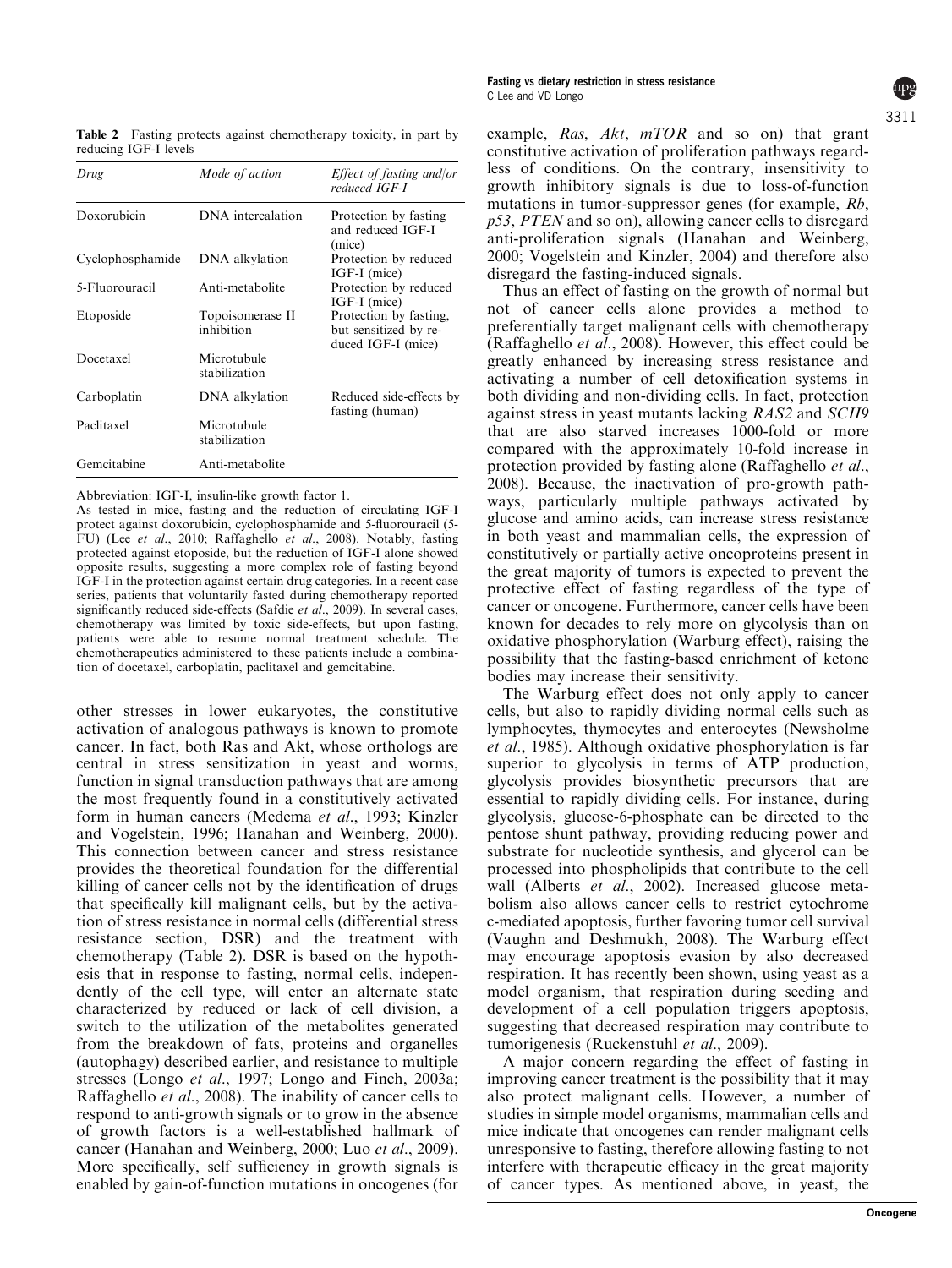combination of starvation (switch from glucose medium to water at day 1) with the deletion of SCH9/S6K or both SCH9/S6K and RAS2 increased resistance to treatment with hydrogen peroxide or menadione a 1000-fold, compared with that of cells expressing the constitutively active oncogene homolog RAS2val19 or cells lacking SCH9/S6K (sch9/s6kΔ) but expressing RAS2val19 (sch9/s6k $\triangle$ RAS2val19) [\(Raffaghello](#page-10-0) et al., [2008\)](#page-10-0). In fact, the expression of the oncogene-like RAS2val19 can not only reverse the protective effects of starvation and mutations, but also reduce the resistance of cells compared with wild-type cells, raising the possibility that fasting may have a sensitizing effect on cancer cells. In mice, using a metastatic mouse model of neuroblastoma, induced by intravenous injection of NXS2 cells, fasting effectively protected the mouse without interfering with chemotherapy efficacy, suggesting that it did not protect these cancer cells ([Raffaghello](#page-10-0) et al.[, 2008\)](#page-10-0). In this study, tumor-bearing mice were fasted for 48 h followed by a single administration of high-dose chemotherapy, which successfully improved survival limited by both drug toxicity and metastases.

Analogously to the activation of yeast Sch9 and Ras by amino acids and glucose, the mammalian IGF-I receptor activates PI3K/Akt/PKB and Ras, and regulates glucose metabolism and cellular proliferation [\(Kandel and Hay, 1999\)](#page-9-0). PI3K, which is frequently found mutated in human cancers ([Yuan and Cantley,](#page-11-0) [2008\)](#page-11-0), regulates growth and glucose metabolism in part via its downstream effector AKT [\(Vander Heiden](#page-11-0) et al., [2009\)](#page-11-0). Notably, in normal cells, fasting can reduce PI3K signaling (Xie et al.[, 2007](#page-11-0)), leading to the protection of the cell. mTOR is another well-established master regulator, which integrates three major components growth factors, nutrients and cellular energy level (ATP)—to regulate cellular growth and metabolism. Therefore, whereas reduced glucose can protect normal cells ([Raffaghello](#page-10-0) et al., 2008) it may be detrimental to the survival of malignant cells.

# Reduced IGF-I levels mediate in part fasting-dependent DSR

As mentioned above, fasting causes a 70% decrease in circulating IGF-I levels, and restoring its levels during fasting reverses the protection against doxorubicin in mice (Lee et al.[, 2010](#page-10-0)). The effect of reduced IGF-I on protection against chemotherapy toxicity was also studied by using transgenic mice with a conditional liver-specific igf-1 gene deletion (LID), which results in a 70–80% reduction in circulating IGF-I levels, analogously to that caused by fasting. LID mice showed enhanced protection to commonly used chemotherapy drugs cyclophosphamide, doxorubicin and 5-FU, although they were not protected against the topoisomerase inhibitor etoposide. Reducing IGF-I signaling may provide dual benefits by protecting the organism and reducing tumor progression. In fact a recent study demonstrated the central role of IGF-IR in tumor progression and regression (Jones et al.[, 2010](#page-9-0)) and at least 12 different IGF-IR targeting compounds, including small antagonistic molecules and antibodies, have entered clinical trials ([Gualberto and Pollak, 2009\)](#page-9-0).

# Fasting in clinical applications

Historically, fasting was performed for both medical and religious purposes [\(Kerndt](#page-9-0) et al., 1982; [Michalsen](#page-10-0) et al.[, 2005](#page-10-0); [Johnstone, 2007\)](#page-9-0). Much has also been learned about the effects of fasting from data on the victims of famine and war [\(Scrimshaw, 1987](#page-11-0); [Kalm and](#page-9-0) [Semba, 2005\)](#page-9-0), and also data from subjects fasting voluntarily for 40 days or longer [\(Kerndt](#page-9-0) et al., 1982). Beyond its traditional practice, fasting has been demonstrated to have clinical benefits. Notably, clinical studies have shown that water-only fasting for 10–14 days significantly improved hypertension by reducing systolic blood pressure points more than two-fold compared with that of a combined vegan, low-fat, low-salt diet and exercise [\(Goldhamer](#page-9-0) et al., 2001; [Goldhamer, 2002](#page-9-0)). Moreover, the safety of fasting in patients with chronic disease has been studied in a large cohort study with over 2000 participants [\(Michalsen](#page-10-0) et al.[, 2005\)](#page-10-0). In this study, the authors determined that fasting (350kcal/day) was safe and considered by many of the participating subjects to be beneficial to their chronic disease [\(Michalsen](#page-10-0) et al., 2005).

In a recent report, 10 patients with a variety of malignancies voluntarily fasted for up to 180 h in combination with chemotherapy, and reported a reduction in common chemotherapy-associated side-effects such as vomiting, diarrhea, fatigue and weakness [\(Safdie](#page-11-0) et al., [2009\)](#page-11-0) ([Table 2](#page-6-0)). Notably, in the cases where cancer progression could be followed, there was no evidence that fasting protected tumors or interfered with chemotherapy efficacy. A controlled randomized clinical trial testing the effect of fasting on cancer treatment underway at the University of Southern California Norris Cancer Center is expected to provide more conclusive clinical data on the effect of fasting on chemotherapy toxicity and efficacy.

## Conclusion and discussions

According to the American Cancer Society, cancer patients receiving chemotherapy should increase calorie and protein intake (Doyle et al.[, 2006\)](#page-8-0). Contrary to this dogma, many studies suggest that a 20–40% reduction in calorie intake protects the host against toxins and retards the growth of tumors [\(Moreschi, 1909](#page-10-0); [Tannen](#page-11-0)[baum, 1945;](#page-11-0) Hursting et al.[, 1994, 2001, 2003](#page-9-0); [Fontana](#page-9-0) et al.[, 2001, 2006; Harper](#page-9-0) et al., 2006; [Bonorden](#page-8-0) et al., [2009; Colman](#page-8-0) et al., 2009; [Longo and Fontana, 2010\)](#page-10-0). However, this has never been translated into clinical applications because the effects are limited, as reduced calorie intake unavoidably causes weight loss, and because it was not clear that DR could not also protect cancer cells from chemotherapy. By contrast, based on the DSR studies and on clinical data, fasting for a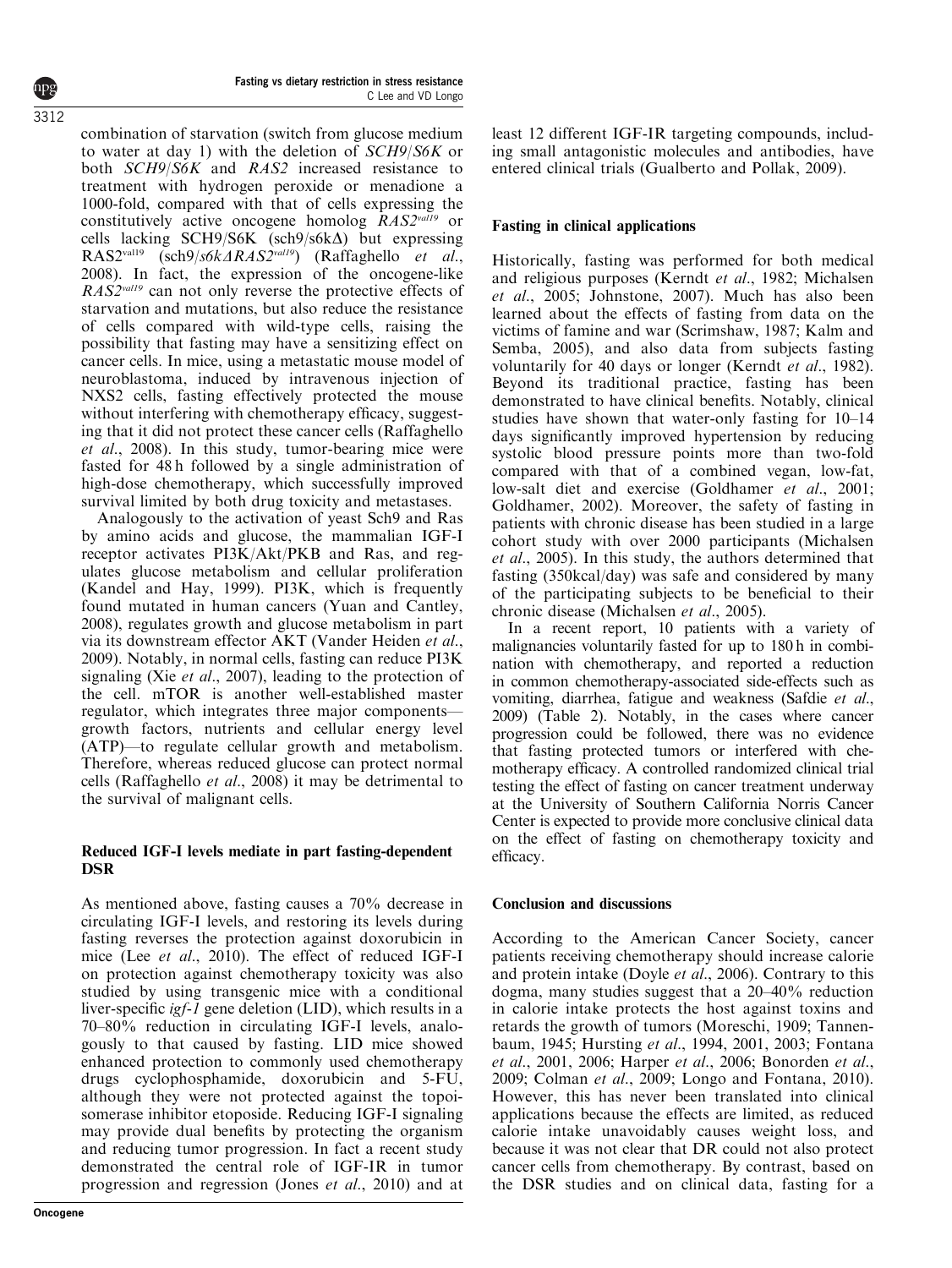<span id="page-8-0"></span>limited period can have a potent protective effect on the host and possibly detrimental effects on a variety of tumors. However, fasting still poses a challenge to patients, which calls for an urgent need of substitution diets or targeted drugs that can mimic fasting. Experimental evidence from aging research suggests that diets with specific deficiencies, especially essential amino acids, may provide increased stress resistance and lifespan (Richie et al.[, 1994](#page-11-0); [Takenaka](#page-11-0) et al., 2000; [Harper](#page-9-0) *et al.*, 2006). Although, it is unlikely that the vast effects caused by fasting can be obtained with specific deficiencies, it will be important to determine whether limitations of specific nutrients will be sufficient to promote some of the effects of fasting. Furthermore, because cancer depends on certain nutrients, there is a large potential for the combination of dietary interven-

#### References

- Al-Regaiey KA, Masternak MM, Bonkowski MS, Panici JA, Kopchick JJ, Bartke A. (2007). Effects of caloric restriction and growth hormone resistance on insulin-related intermediates in the skeletal muscle. J Gerontol A Biol Sci Med Sci 62: 18-26.
- Alberts B, Johnson A, Lewis J, Raff M, Roberts K, Walter P. (2002). Molecular Biology of the Cell, 4th edn. Garland Science, New York.
- Barger JL, Kayo T, Vann JM, Arias EB, Wang J, Hacker TA et al. (2008). A low dose of dietary resveratrol partially mimics caloric restriction and retards aging parameters in mice. PLoS One 3: e2264.
- Bartke A, Turyn D. (2001). Mechanisms of prolonged longevity: mutants, knock-outs, and caloric restriction. J Anti-aging Med 4: 197–203.
- Bloom WL. (1959). Fasting as an introduction to the treatment of obesity. Metabolism 8: 214–220.
- Bonkowski MS, Dominici FP, Arum O, Rocha JS, Al Regaiey KA, Westbrook R et al. (2009). Disruption of growth hormone receptor prevents calorie restriction from improving insulin action and longevity. PLoS One 4: e4567.
- Bonorden MJ, Rogozina OP, Kluczny CM, Grossmann ME, Grambsch PL, Grande JP et al. (2009). Intermittent calorie restriction delays prostate tumor detection and increases survival time in TRAMP mice. Nutr Cancer 61: 265-275.
- Breese CR, Ingram RL, Sonntag WE. (1991). Influence of age and long-term dietary restriction on plasma insulin- like growth factor-1 (IGF-1), IGF-1 gene expression, and IGF-1 binding proteins. J Gerontol 46: B180–B187.
- Brown-Borg HM, Borg KE, Meliska CJ, Bartke A. (1996). Dwarf mice and the ageing process. Nature 384: 33.
- Brown-Borg HM, Rakoczy SG. (2000). Catalase expression in delayed and premature aging mouse models. Exp Gerontol 35: 199–212.
- Brown-Borg HM, Rakoczy SG, Romanick MA, Kennedy MA. (2002). Effects of growth hormone and insulin-like growth factor-1 on hepatocyte antioxidative enzymes. Exp Biol Med (Maywood) 227: 94–104.
- Burney S, Niles JC, Dedon PC, Tannenbaum SR. (1999). DNA damage in deoxynucleosides and oligonucleotides treated with peroxynitrite. Chem Res Toxicol 12: 513–520.
- Buschemeyer III WC, Klink JC, Mavropoulos JC, Poulton SH, Demark-Wahnefried W, Hursting SD et al. (2010). Effect of intermittent fasting with or without caloric restriction on prostate cancer growth and survival in SCID mice. Prostate 70: 1037–1043.
- Cahill Jr G, Felig P, Owen O, Wahren J. (1970). Metabolic adaptation to prolonged starvation in man. Nord Med 83: 89.
- Cahill Jr GF, Herrera MG, Morgan AP, Soeldner JS, Steinke J, Levy PL et al. (1966). Hormone-fuel interrelationships during fasting. *J Clin Invest* **45**: 1751-1769.

tions and chemotherapy or other non-toxic cancer therapies for the enhancement of cancer treatment. In addition, as discussed in this study, exploring drug targets based on the IGF-I and related systems may also identify fasting-mimetics that provide DSR. Interventions that could provide a differential protection of host and cancer cells in the 1000-fold differential protection range observed in yeast cell lacking or expressing an oncogene analog, could have paradigm shifting effects in cancer treatment.

#### Conflict of interest

Valter Longo founded L-Nutra, which develops diets for cancer patients.

- Cahill Jr GF, Owen OE. (1968). Starvation and survival. Trans Am Clin Climatol Assoc 79: 13–20.
- Cahill Jr GF. (1970). Starvation in man. N Engl J Med 282: 668–675.
- Cahill Jr GF. (2006). Fuel metabolism in starvation. Annu Rev Nutr 26: 1–22.
- Cahill Jr GJ, Owen OE, Morgan AP. (1968). The consumption of fuels during prolonged starvation. Adv Enzyme Regul 6: 143-150.
- Campisi J, Vijg J. (2009). Does damage to DNA and other macromolecules play a role in aging? If so, how? J Gerontol A Biol Sci Med Sci 64: 175–178.
- Chabner BA, Roberts Jr TG. (2005). Timeline: chemotherapy and the war on cancer. Nat Rev Cancer 5: 65-72.
- Chen Y, Jungsuwadee P, Vore M, Butterfield DA, St Clair DK. (2007). Collateral damage in cancer chemotherapy: oxidative stress in nontargeted tissues. Mol Interv 7: 147–156.
- Clancy DJ, Gems D, Harshman LG, Oldham S, Stocker H, Hafen E et al. (2001). Extension of life-span by loss of CHICO, a Drosophila insulin receptor substrate protein. Science 292: 104–106.
- Clemmons DR, Underwood LE. (1991). Nutritional regulation of IGF-I and IGF binding proteins. Annu Rev Nutr 11: 393–412.
- Colman RJ, Anderson RM, Johnson SC, Kastman EK, Kosmatka KJ, Beasley TM et al. (2009). Caloric restriction delays disease onset and mortality in rhesus monkeys. Science 325: 201–204.
- Conklin KA. (2004). Chemotherapy-associated oxidative stress: impact on chemotherapeutic effectiveness. Integr Cancer Ther 3: 294–300.
- Coschigano KT, Clemmons D, Bellush LL, Kopchick JJ. (2000). Assessment of growth parameters and life span of GHR/BP genedisrupted mice. Endocrinology 141: 2608–2613.
- Cubberley PT, Polster SA, Schulman CL. (1965). Lactic acidosis and death after the treatment of obesity by fasting. N Engl J Med 272: 628–630.
- David SS, O'Shea VL, Kundu S. (2007). Base-excision repair of oxidative DNA damage. Nature 447: 941–950.
- Davis LM, Pauly JR, Readnower RD, Rho JM, Sullivan PG. (2008). Fasting is neuroprotective following traumatic brain injury. J Neurosci Res 86: 1812–1822.
- DePinho RA. (2000). The age of cancer. Nature 408: 248–254.
- Doyle C, Kushi LH, Byers T, Courneya KS, Demark-Wahnefried W, Grant B et al. (2006). Nutrition and physical activity during and after cancer treatment: an American Cancer Society guide for informed choices. CA Cancer J Clin 56: 323–353.
- Drenick EJ, Swendseid ME, Blahd WH, Tuttle SG. (1964). Prolonged starvation as treatment for severe obesity. JAMA 187: 100–105.
- Du K, Herzig S, Kulkarni RN, Montminy M. (2003). TRB3: a tribbles homolog that inhibits Akt/PKB activation by insulin in liver. Science 300: 1574–1577.

**Oncogene**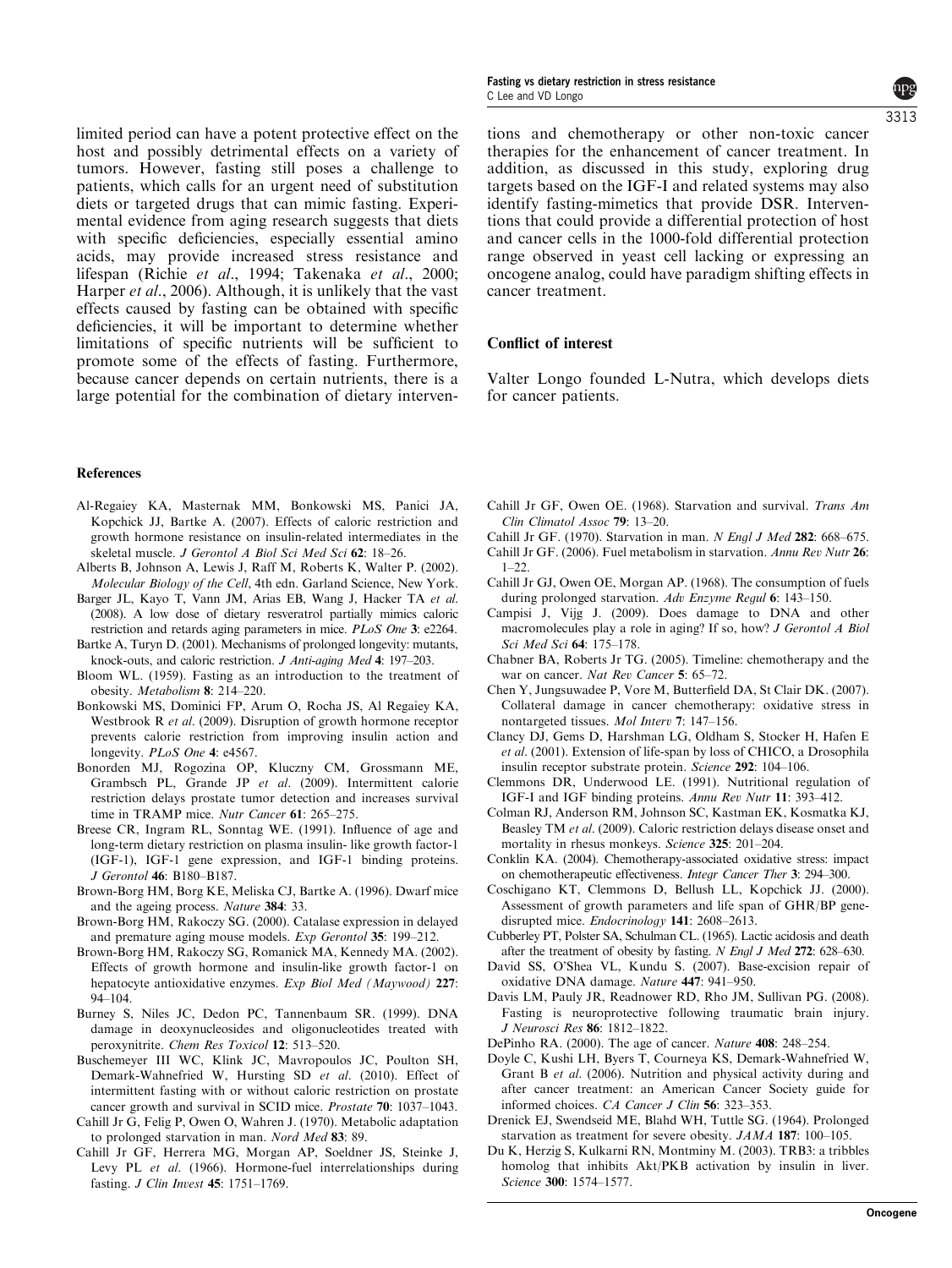- <span id="page-9-0"></span>Dunn SE, Kari FW, French J, Leininger JR, Travlos G, Wilson R et al. (1997). Dietary restriction reduces insulin-like growth factor I levels, which modulates apoptosis, cell proliferation, and tumor progression in p53-deficient mice. Cancer Res 57: 4667–4672.
- Escriva F, Gavete ML, Fermin Y, Perez C, Gallardo N, Alvarez C et al. (2007). Effect of age and moderate food restriction on insulin sensitivity in Wistar rats: role of adiposity. *J Endocrinol* 194: 131-141.
- Faber M, Coudray C, Hida H, Mousseau M, Favier A. (1995). Lipid peroxidation products, and vitamin and trace element status in patients with cancer before and after chemotherapy, including adriamycin. A preliminary study. Biol Trace Elem Res 47: 117–123.
- Fabrizio P, Gattazzo C, Battistella L, Wei M, Cheng C, McGrew K et al. (2005). Sir2 blocks extreme life-span extension (see comment). Cell 123: 655-667.
- Fabrizio P, Liou LL, Moy VN, Diaspro A, SelverstoneValentine J, Gralla EB et al. (2003). SOD2 functions downstream of Sch9 to extend longevity in yeast. Genetics 163: 35–46.
- Fabrizio P, Pozza F, Pletcher SD, Gendron CM, Longo VD. (2001). Regulation of longevity and stress resistance by Sch9 in yeast. Science 292: 288–290.
- Fearon KC, Von Meyenfeldt MF, Moses AG, Van Geenen R, Roy A, Gouma DJ et al. (2003). Effect of a protein and energy dense N-3 fatty acid enriched oral supplement on loss of weight and lean tissue in cancer cachexia: a randomised double blind trial. Gut 52: 1479–1486.
- Felgines C, Savanovitch C, Farges MC, Cynober L, Vasson MP. (1999). Protein metabolism in rats during long-term dietary restriction: influence of aging. JPEN J Parenter Enteral Nutr 23: 32-37.
- Filaire E, DeGoutte F, Jouanel P, Dabonneville M, Duchamp C, Lac G et al. (2004). Biological alterations after food restriction and training in rats. J Exerc Physiologyonline 7: 8.
- Fontana L, Klein S, Holloszy JO. (2006). Long-term low-protein, lowcalorie diet and endurance exercise modulate metabolic factors associated with cancer risk. Am J Clin Nutr 84: 1456–1462.
- Fontana L, Partridge L, Longo VD. (2010). Extending healthy life span—from yeast to humans. Science 328: 321–326.
- Fontana L, Weiss EP, Villareal DT, Klein S, Holloszy JO. (2008). Long-term effects of calorie or protein restriction on serum IGF-1 and IGFBP-3 concentration in humans. Aging Cell 7: 681–687.
- Fox KM, Brooks JM, Gandra SR, Markus R, Chiou CF. (2009). Estimation of Cachexia among cancer patients based on four definitions. J Oncol 2009: 693458.
- Frystyk J, Delhanty PJ, Skjaerbaek C, Baxter RC. (1999). Changes in the circulating IGF system during short-term fasting and refeeding in rats. Am J Physiol 277: E245–E252.
- Garnett ES, Barnard DL, Ford J, Goodbody RA, Woodehouse MA. (1969). Gross fragmentation of cardiac myofibrils after therapeutic starvation for obesity. Lancet 1: 914–916.
- Giannakou ME, Partridge L. (2007). Role of insulin-like signalling in Drosophila lifespan. Trends Biochem Sci 32: 180–188.
- Go KG, Prenen GH, Korf J. (1988). Protective effect of fasting upon cerebral hypoxic-ischemic injury. Metab Brain Dis 3: 257–263.
- Goldhamer A, Lisle D, Parpia B, Anderson SV, Campbell TC. (2001). Medically supervised water-only fasting in the treatment of hypertension. J Manipulative Physiol Ther 24: 335-339.
- Goldhamer AC. (2002). Initial cost of care results in medically supervised water-only fasting for treating high blood pressure and diabetes. J Altern Complement Med 8: 696–697.
- Goodrick CL, Ingram DK, Reynolds MA, Freeman JR, Cider NL. (1983). Differential effects of intermittent feeding and voluntary exercise on body weight and lifespan in adult rats. J Gerontol 38: 36–45.
- Gualberto A, Pollak M. (2009). Emerging role of insulin-like growth factor receptor inhibitors in oncology: early clinical trial results and future directions. Oncogene 28: 3009–3021.
- Guarente L, Kenyon C. (2000). Genetic pathways that regulate ageing in model organisms. Nature 408: 255–262.
- Hanahan D, Weinberg RA. (2000). The hallmarks of cancer. Cell 100: 57–70.
- Harper JM, Salmon AB, Chang Y, Bonkowski M, Bartke A, Miller RA. (2006). Stress resistance and aging: influence of genes and nutrition. Mech Ageing Dev 127: 687–694.
- Heijboer AC, Donga E, Voshol PJ, Dang ZC, Havekes LM, Romijn JA et al. (2005). Sixteen hours of fasting differentially affects hepatic and muscle insulin sensitivity in mice. J Lipid Res 46: 582–588.
- Heilbronn LK, Smith SR, Martin CK, Anton SD, Ravussin E. (2005). Alternate-day fasting in nonobese subjects: effects on body weight, body composition, and energy metabolism. Am J Clin Nutr 81: 69–73.
- Henis-Korenblit S, Zhang P, Hansen M, McCormick M, Lee SJ, Cary M et al. (2010). Insulin/IGF-1 signaling mutants reprogram ER stress response regulators to promote longevity. Proc Natl Acad Sci USA 107: 9730–9735.
- Holehan AM, Merry BJ. (1985). Lifetime breeding studies in fully fed and dietary restricted female CFY Sprague-Dawley rats. 1. Effect of age, housing conditions and diet on fecundity. *Mech Ageing Dev* 33: 19–28.
- Holloszy JO, Fontana L. (2007). Caloric restriction in humans. Exp Gerontol 42: 709–712.
- Holzenberger M, Dupont J, Ducos B, Leneuve P, Geloen A, Even PC et al. (2003). IGF-1 receptor regulates lifespan and resistance to oxidative stress in mice. Nature 421: 182–187.
- Honjoh S, Yamamoto T, Uno M, Nishida E. (2009). Signalling through RHEB-1 mediates intermittent fasting-induced longevity in Celegans. Nature 457: 726–730.
- Hsu AL, Murphy CT, Kenyon C. (2003). Regulation of aging and agerelated disease by DAF-16 and heat-shock factor. Science 300: 1142–1145.
- Hursting SD, Lavigne JA, Berrigan D, Perkins SN, Barrett JC. (2003). Calorie restriction, aging, and cancer prevention: mechanisms of action and applicability to humans. Annu Rev Med 54: 131–152.
- Hursting SD, Perkins SN, Phang JM, Barrett JC. (2001). Diet and cancer prevention studies in p53-deficient mice. J Nutr 131: 3092S–3094S.
- Hursting SD, Perkins SN, Phang JM. (1994). Calorie restriction delays spontaneous tumorigenesis in p53-knockout transgenic mice. Proc Natl Acad Sci USA 91: 7036–7040.
- Imae M, Fu Z, Yoshida A, Noguchi T, Kato H. (2003). Nutritional and hormonal factors control the gene expression of FoxOs, the mammalian homologues of DAF-16. J Mol Endocrinol 30: 253–262.
- Isley WL, Underwood LE, Clemmons DR. (1983). Dietary components that regulate serum somatomedin-C concentrations in humans. J Clin Invest 71: 175–182.
- Jemal A, Siegel R, Xu J, Ward E. (2010). Cancer Statistics, 2010. CA Cancer J Clin 60: 277–300.
- Jenkins DE, Schultz JE, Matin A. (1988). Starvation-induced cross protection against heat or H2O2 challenge in Escherichia coli. J Bacteriol 170: 3910–3914.
- Johnson TE. (1990). Increased life-span of age-1 mutants in Caenorhabditis elegans and lower Gompertz rate of aging. Science 249: 908–912.
- Johnstone AM. (2007). Fasting-the ultimate diet? Obes Rev 8: 211–222.
- Jones RA, Petrik JJ, Moorehead RA. (2010). Preneoplastic changes persist after IGF-IR downregulation and tumor regression. Oncogene 29: 4779–4786.
- Kalaany NY, Sabatini DM. (2009). Tumours with PI3K activation are resistant to dietary restriction. Nature 458: 725–731.
- Kalm LM, Semba RD. (2005). They starved so that others be better fed: remembering Ancel Keys and the Minnesota experiment. J Nutr 135: 1347–1352.
- Kandel ES, Hay N. (1999). The regulation and activities of the multifunctional serine/threonine kinase Akt/PKB. Exp Cell Res 253: 210–229.
- Kenyon C. (2001). A conserved regulatory system for aging. Cell 105: 165–168.
- Kerndt PR, Naughton JL, Driscoll CE, Loxterkamp DA. (1982). Fasting: the history, pathophysiology and complications. West J Med 137: 379–399.
- Kim SK, Demetri GD. (1996). Chemotherapy and neutropenia. Hematol Oncol Clin North Am 10: 377–395.
- Kinzler KW, Vogelstein B. (1996). Lessons from hereditary colorectal cancer. Cell 87: 159–170.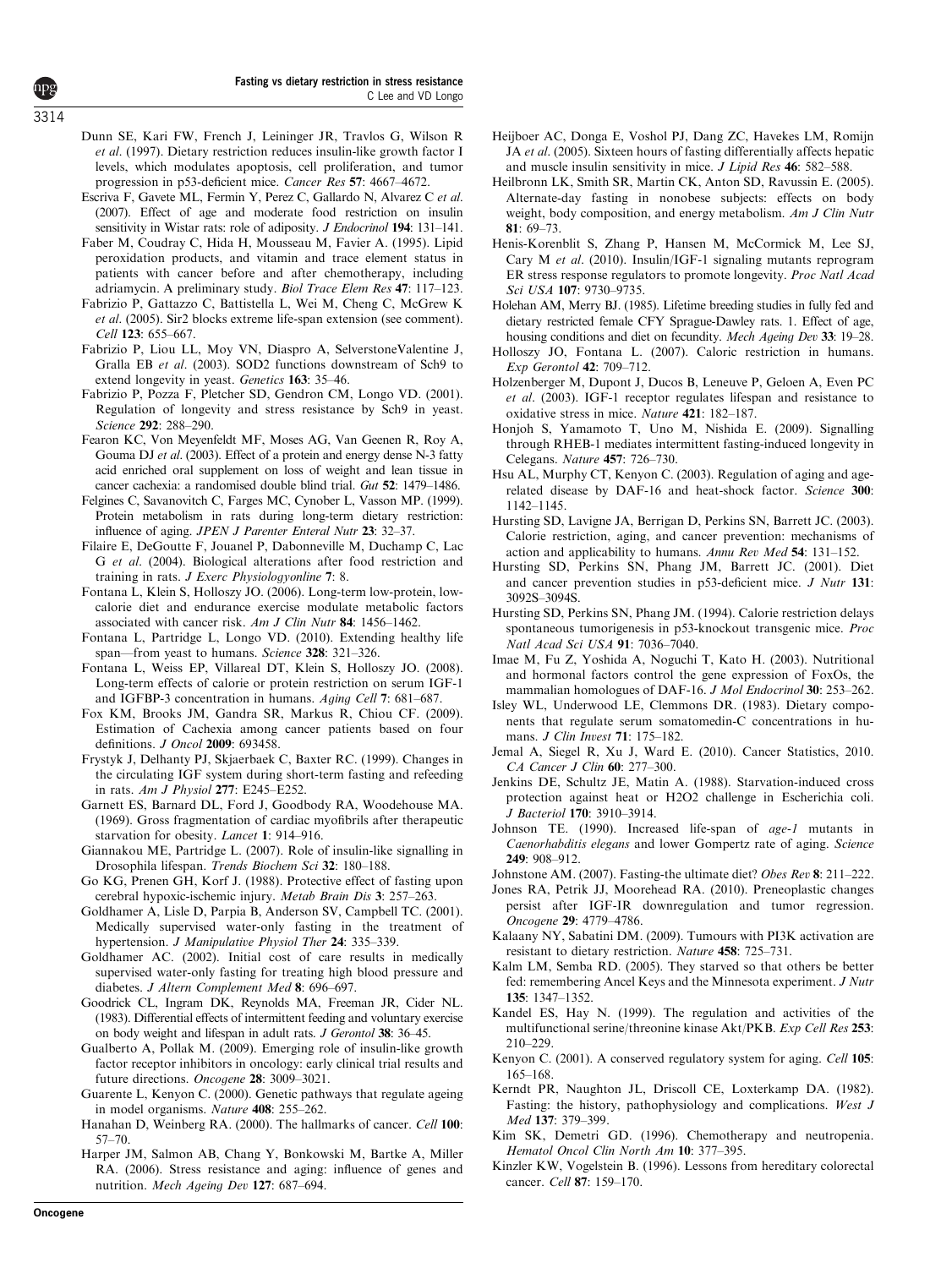- <span id="page-10-0"></span>Koizumi A, Tsukada M, Wada Y, Masuda H, Weindruch R. (1992). Mitotic activity in mice is suppressed by energy restriction-induced torpor. J Nutr 122: 1446–1453.
- Kristan DM. (2008). Calorie restriction and susceptibility to intact pathogens. Age (Dordr) 30: 147–156.
- Kritchevsky D. (2001). Caloric restriction and cancer. J Nutr Sci Vitaminol (Tokyo) 47: 13–19.
- Kroemer G, Marino G, Levine B. (2010). Autophagy and the integrated stress response. Mol Cell 40: 280–293.
- Larsen PL. (1993). Aging and resistance to oxidative damage in Caenorhabditis elegans. Proc Natl Acad Sci USA 90: 8905–8909.
- Lee C, Safdie FM, Raffaghello L, Wei M, Madia F, Parrella E et al. (2010). Reduced levels of IGF-I mediate differential protection of normal and cancer cells in response to fasting and improve chemotherapeutic index. Cancer Res 70: 1564–1572.
- Lee SJ, Murphy CT, Kenyon C. (2009). Glucose shortens the life span of C. elegans by downregulating DAF-16/FOXO activity and aquaporin gene expression. Cell Metab 10: 379–391.
- Li Y, Xu W, McBurney MW, Longo VD. (2008). SirT1 inhibition reduces IGF-I/IRS-2/Ras/ERK1/2 signaling and protects neurons. Cell Metab 8: 38–48.
- Links M, Lewis C. (1999). Chemoprotectants: a review of their clinical pharmacology and therapeutic efficacy. Drugs 57: 293–308.
- Locher C, Conforti R, Aymeric L, Ma Y, Yamazaki T, Rusakiewicz S et al. (2010). Desirable cell death during anticancer chemotherapy. Ann N Y Acad Sci 1209: 99–108.
- Longo VD. (1999). Mutations in signal transduction proteins increase stress resistance and longevity in yeast, nematodes, fruit flies, and mammalian neuronal cells. Neurobiol Aging 20: 479–486.
- Longo VD, Ellerby LM, Bredesen DE, Valentine JS, Gralla EB. (1997). Human Bcl-2 reverses survival defects in yeast lacking superoxide dismutase and delays death of wild-type yeast. J Cell Biol 137: 1581–1588.
- Longo VD, Finch CE. (2003a). Evolutionary medicine: from dwarf model systems to healthy centenarians? Science 299: 1342–1346.
- Longo VD, Finch CE. (2003b). Evolutionary medicine: from dwarf model systems to healthy centenarians? Science 299: 1342–1346.
- Longo VD, Fontana L. (2010). Calorie restriction and cancer prevention: metabolic and molecular mechanisms. Trends Pharmacol Sci 31: 89–98.
- Look MP, Musch E. (1994). Lipid peroxides in the polychemotherapy of cancer patients. Chemotherapy 40: 8–15.
- Luo J, Solimini NL, Elledge SJ. (2009). Principles of cancer therapy: oncogene and non-oncogene addiction. Cell 136: 823–837.
- Ma Y, Kepp O, Ghiringhelli F, Apetoh L, Aymeric L, Locher C et al. (2010). Chemotherapy and radiotherapy: cryptic anticancer vaccines. Semin Immunol 22: 113–124.
- Maccario M, Aimaretti G, Grottoli S, Gauna C, Tassone F, Corneli G et al. (2001). Effects of 36 h fasting on GH/IGF-I axis and metabolic parameters in patients with simple obesity. Comparison with normal subjects and hypopituitary patients with severe GH deficiency. Int J Obes Relat Metab Disord 25: 1233-1239.
- Madia F, Gattazzo C, Wei M, Fabrizio P, Burhans WC, Weinberger M et al. (2008). Longevity mutation in SCH9 prevents recombination errors and premature genomic instability in a Werner/Bloom model system. J Cell Biol 180: 67–81.
- Madia F, Wei M, Yuan V, Hu J, Gattazzo C, Pham P et al. (2009). Oncogene homologue Sch9 promotes age-dependent mutations by a superoxide and Rev1/Polzeta-dependent mechanism. J Cell Biol 186: 509–523.
- Marie C, Bralet AM, Gueldry S, Bralet J. (1990). Fasting prior to transient cerebral ischemia reduces delayed neuronal necrosis. Metab Brain Dis 5: 65–75.
- Marino G, Kroemer G. (2010). Ammonia: a diffusible factor released by proliferating cells that induces autophagy. Sci Signal 3: pe19.
- McClure TJ. (1959). Temporary nutritional stress and infertility in female mice. J Physiol 147: 221–225.
- McColl G, Rogers AN, Alavez S, Hubbard AE, Melov S, Link CD et al. (2010). Insulin-like signaling determines survival during stress via posttranscriptional mechanisms in C. elegans. Cell Metab 12: 260–272.
- McDougald D, Gong L, Srinivasan S, Hild E, Thompson L, Takayama K et al. (2002). Defences against oxidative stress during starvation in bacteria. Antonie Van Leeuwenhoek 81: 3–13.
- Medema RH, de Vries-Smits AM, van der Zon GC, Maassen JA, Bos JL. (1993). Ras activation by insulin and epidermal growth factor through enhanced exchange of guanine nucleotides on p21ras. Mol Cell Biol 13: 155–162.
- Menahan LA, Sobocinski KA. (1983). Comparison of carbohydrate and lipid metabolism in mice and rats during fasting. Comp Biochem Physiol B 74: 859–864.
- Merimee TJ, Fineberg SE. (1974). Growth hormone secretion in starvation: a reassessment. J Clin Endocrinol Metab 39: 385-386.
- Merimee TJ, Zapf J, Froesch ER. (1982). Insulin-like growth factors in the fed and fasted states. J Clin Endocrinol Metab 55: 999-1002.
- Michalsen A, Hoffmann B, Moebus S, Backer M, Langhorst J, Dobos GJ. (2005). Incorporation of fasting therapy in an integrative medicine ward: evaluation of outcome, safety, and effects on lifestyle adherence in a large prospective cohort study. J Altern Complement Med 11: 601–607.
- Migliaccio E, Giorgio M, Mele S, Pelicci G, Reboldi P, Pandolfi PP et al. (1999). The p66shc adaptor protein controls oxidative stress response and life span in mammals. Nature 402: 309–313.
- Mitchell JR, Verweij M, Brand K, van de Ven M, Goemaere N, van den Engel S et al. (2009). Short-term dietary restriction and fasting precondition against ischemia reperfusion injury in mice. Aging Cell 9: 40–53.
- Moller N, Jorgensen JO. (2009). Effects of growth hormone on glucose, lipid, and protein metabolism in human subjects. Endocr Rev 30: 152–177.
- Moreschi C. (1909). Beziehungen zwischen Ernährung und Tumorwachstum. Z für Immunitätsforsch 2: 651–675.
- Morris JZ, Tissenbaum HA, Ruvkun G. (1996). A phospatidylinositol-3-OH kinase family member regulating longevity and diapause in Caenorhbditis elegans. Nature 382: 536–539.
- Morselli E, Galluzzi L, Kepp O, Criollo A, Maiuri MC, Tavernarakis N et al. (2009). Autophagy mediates pharmacological lifespan extension by spermidine and resveratrol. Aging (Albany NY) 1: 961–970.
- Mukherjee P, Abate LE, Seyfried TN. (2004). Antiangiogenic and proapoptotic effects of dietary restriction on experimental mouse and human brain tumors. Clin Cancer Res 10: 5622–5629.
- Muller EE, Locatelli V, Cocchi D. (1999). Neuroendocrine control of growth hormone secretion. Physiol Rev 79: 511–607.
- Murakami S. (2006). Stress resistance in long-lived mouse models. Exp Gerontol 41: 1014–1019.
- Newsholme EA, Crabtree B, Ardawi MS. (1985). The role of high rates of glycolysis and glutamine utilization in rapidly dividing cells. Biosci Rep 5: 393–400.
- Norrelund H. (2005). The metabolic role of growth hormone in humans with particular reference to fasting. Growth Horm IGF Res 15: 95–122.
- Palmblad J, Levi L, Burger A, Melander A, Westgren U, von Schenck H et al. (1977). Effects of total energy withdrawal (fasting) on the levels of growth hormone, thyrotropin, cortisol, adrenaline, noradrenaline, T4, T3, and rT3 in healthy males. Acta Med Scand 201: 15–22.
- Paradis S, Ailion M, Toker A, Thomas JH, Ruvkun G. (1999). A PDK1 homolog is necessary and sufficient to transduce AGE-1 PI3 kinase signals that regulate diapause in Caenorhabditis elegans. Genes Dev 13: 1438–1452.
- Racette SB, Weiss EP, Villareal DT, Arif H, Steger-May K, Schechtman KB et al. (2006). One year of caloric restriction in humans: feasibility and effects on body composition and abdominal adipose tissue. J Gerontol A Biol Sci Med Sci 61: 943–950.
- Raffaghello L, Lee C, Safdie FM, Wei M, Madia F, Bianchi G et al. (2008). Starvation-dependent differential stress resistance protects normal but not cancer cells against high-dose chemotherapy. Proc Natl Acad Sci USA 105: 8215–8220.
- Reed MJ, Penn PE, Li Y, Birnbaum R, Vernon RB, Johnson TS et al. (1996). Enhanced cell proliferation and biosynthesis mediate